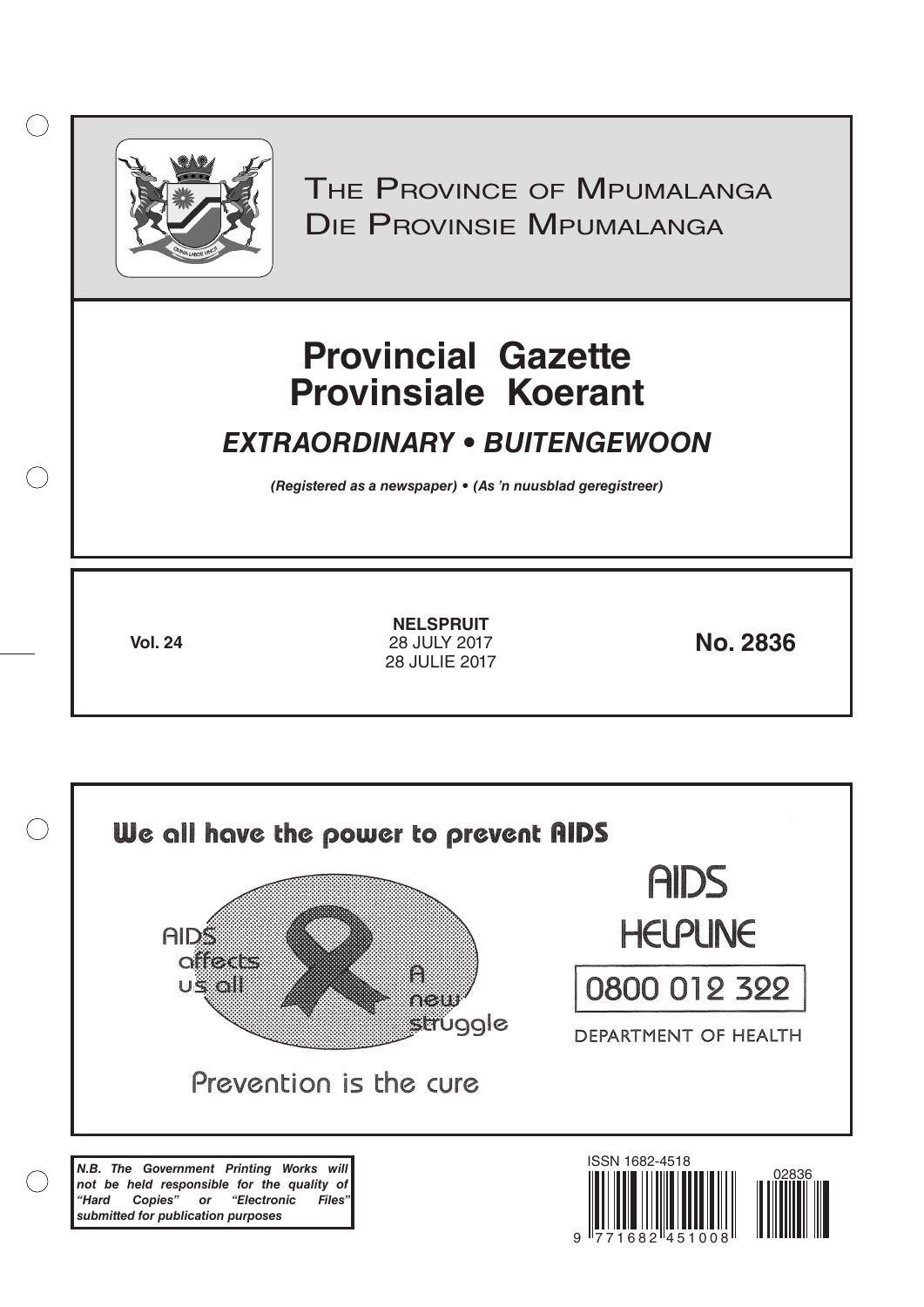# **IMPORTANT NOTICE:**

**The GovernmenT PrinTinG Works Will noT be held resPonsible for any errors ThaT miGhT occur due To The submission of incomPleTe / incorrecT / illeGible coPy.**

**no fuTure queries Will be handled in connecTion WiTh The above.**

# **CONTENTS**

*No No*

# *Page*

#### **GENERAL NOTICE**

|    | Mpumalanga Liquor Licensing Act, 2006 (Act No. 5 of 2006) : Notice of applications for liquor licences in terms of section 35 10 |    |  |  |
|----|----------------------------------------------------------------------------------------------------------------------------------|----|--|--|
|    |                                                                                                                                  | 10 |  |  |
|    |                                                                                                                                  |    |  |  |
|    |                                                                                                                                  | 16 |  |  |
| 78 | Mpumalanga Liquor Licensing Act, 2006 (Act No. 5 of 2006) : Notice of applications for transfer of liquor licences in terms of   |    |  |  |
|    |                                                                                                                                  | 18 |  |  |
|    |                                                                                                                                  | 18 |  |  |

# **LIST OF TARIFF RATES** FOR PUBLICATION OF LIQUOR NOTICES

**COMMENCEMENT: 1 APRIL 2016**

| <b>Pricing for Fixed Price Notices</b>                     |                      |  |  |  |
|------------------------------------------------------------|----------------------|--|--|--|
| <b>Notice Type</b>                                         | <b>New Price (R)</b> |  |  |  |
| Application for Liquor Licence - National                  | 150.00               |  |  |  |
| Application for Transfer of Liquor License - National      | 150.00               |  |  |  |
| Application for Liquor Licence - Gauteng                   | 150.00               |  |  |  |
| Application for Liquor Licence - Mpumalanga                | 150.00               |  |  |  |
| Application for Transfer of Liquor License - Mpumalanga    | 150.00               |  |  |  |
| Application for Liquor Licence - Northern Cape             | 150.00               |  |  |  |
| Application for Transfer of Liquor License - Northern Cape | 150.00               |  |  |  |

This gazette is also available free online at **www.gpwonline.co.za**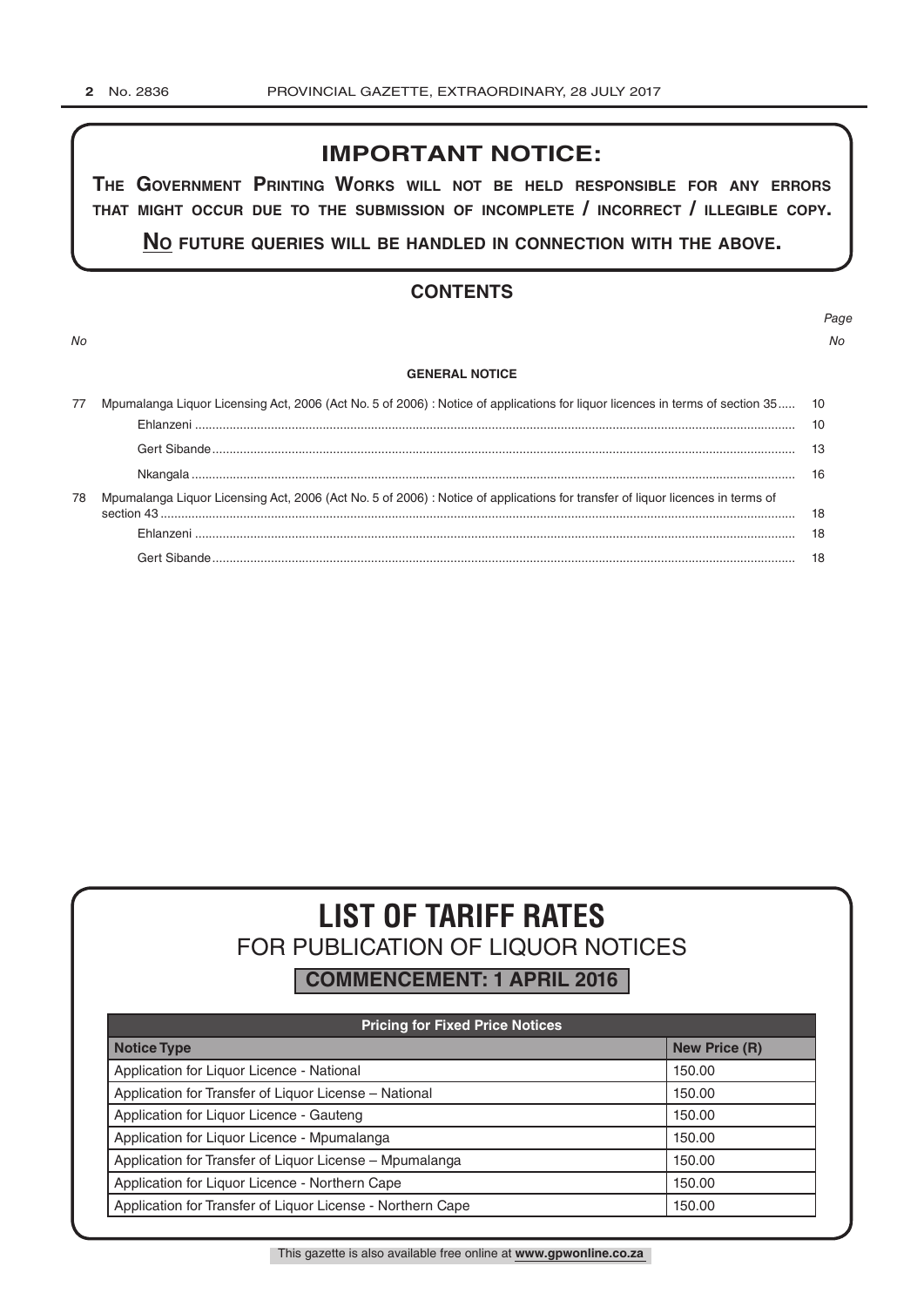#### *The closing time is 15:00 sharp on the following days: 2017**MPUMALANGA LIQUOR LICENCES* ➤ ➤ ➤ ➤ ➤ ➤ ➤ ➤ ➤ ➤ ➤ ➤ ➤ ➤ ➤ ➤ ➤ ➤ ➤ ➤ ➤ ➤ ➤ ➤ **06 January,** Friday, for the issue of Friday **13 January 2017 20 January,** Friday, for the issue of Friday **27 January 2017 03 February,** Friday, for the issue of Friday **10 February 2017 17 February,** Friday, for the issue of Friday **24 February 2017 03 March,** Friday, for the issue of Friday **10 March 2017 16 March,** Thursday, for the issue of Friday **24 March 2017 07 April,** Friday, for the issue of Friday **14 April 2017 20 April,** Thursday, for the issue of Friday **28 April 2017 05 May,** Friday, for the issue of Friday **12 May 2017 19 May,** Friday, for the issue of Friday **26 May 2017 02 June,** Friday, for the issue of Friday **09 June 2017 15 June,** Thursday, for the issue of Friday **23 June 2017 07 July,** Friday, for the issue of Friday **14 July 2017 21 July,** Friday, for the issue of Friday **28 July 2017 03 August,** Thursday, for the issue of Friday **11 August 2017 18 August,** Friday, for the issue of Friday **25 August 2017 01 September,** Friday, for the issue of Friday **08 September 2017 15 September,** Friday, for the issue of Friday **22 September 2017 06 October,** Friday, for the issue of Friday **13 October 2017 20 October,** Friday, for the issue of Friday **27 October 2017 03 November,** Friday, for the issue of Friday **10 November 2017 17 November,** Friday, for the issue of Friday **24 November 2017 01 December,** Friday, for the issue of Friday **08 December 2017 15 December,** Friday, for the issue of Friday **22 December 2017**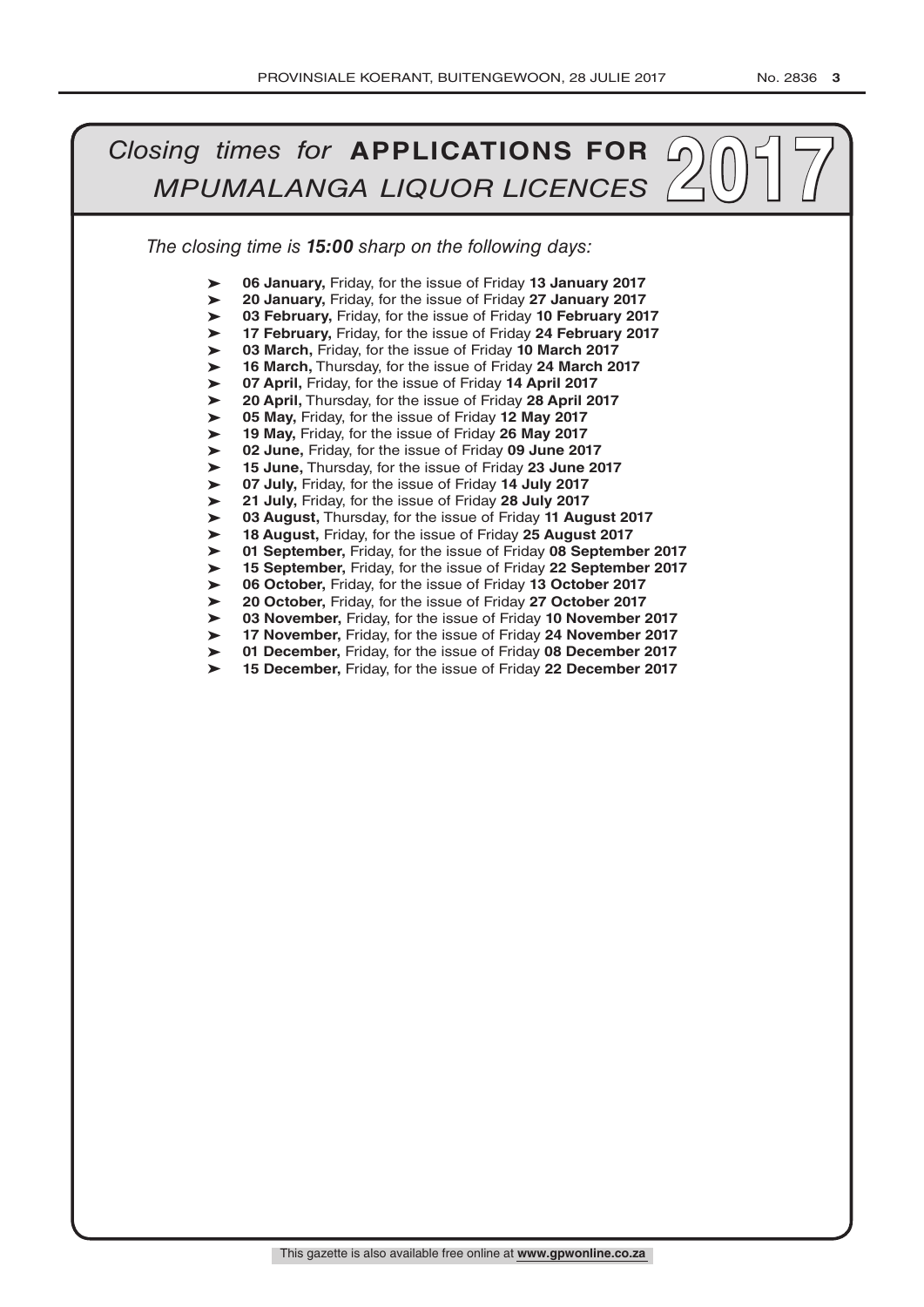The **Government Printing Works** (**GPW**) has established rules for submitting notices in line with its electronic notice processing system, which requires the use of electronic *Adobe* Forms. Please ensure that you adhere to these guidelines when completing and submitting your notice submission.

# **Closing Times for ACCepTAnCe of noTiCes**

- 1. The *Government Gazette* and *Government Tender Bulletin* are weekly publications that are published on Fridays and the closing time for the acceptance of notices is strictly applied according to the scheduled time for each gazette.
- 2. Please refer to the Submission Notice Deadline schedule in the table below. This schedule is also published online on the Government Printing works website www.gpwonline.co.za

All re-submissions will be subject to the standard cut-off times. **All notices received after the closing time will be rejected**.

| <b>Government Gazette Type</b>                   | <b>Publication</b><br><b>Frequency</b> | <b>Publication Date</b>                              | <b>Submission Deadline</b>                              | <b>Cancellations Deadline</b>                   |
|--------------------------------------------------|----------------------------------------|------------------------------------------------------|---------------------------------------------------------|-------------------------------------------------|
| <b>National Gazette</b>                          | Weekly                                 | Friday                                               | Friday 15h00 for next Friday                            | Tuesday, 15h00 - 3 days<br>prior to publication |
| <b>Regulation Gazette</b>                        | Weekly                                 | Friday                                               | Friday 15h00, to be published<br>the following Friday   | Tuesday, 15h00 - 3 days<br>prior to publication |
| <b>Petrol Price Gazette</b>                      | As required                            | First Wednesday of<br>the month                      | One week before publication                             | 3 days prior to<br>publication                  |
| <b>Road Carrier Permits</b>                      | Weekly                                 | Friday                                               | Thursday 15h00, to be<br>published the following Friday | 3 days prior to<br>publication                  |
| Unclaimed Monies (justice,<br>labour or lawyers) | January / As<br>required<br>2 per year | Any                                                  | 15 January / As required                                | 3 days prior to<br>publication                  |
| Parliament (acts, white paper,<br>green paper)   | As required                            | Any                                                  |                                                         | 3 days prior to<br>publication                  |
| <b>Manuals</b>                                   | As required                            | Any                                                  | <b>None</b>                                             | <b>None</b>                                     |
| <b>State of Budget</b><br>(National Treasury)    | <b>Monthly</b>                         | Any                                                  | 7 days prior to publication                             | 3 days prior to<br>publication                  |
| Legal Gazettes A, B and C                        | Weekly                                 | Friday                                               | One week before publication                             | Tuesday, 15h00 - 3 days<br>prior to publication |
| <b>Tender Bulletin</b>                           | Weekly                                 | Friday                                               | Friday 15h00 for next Friday                            | Tuesday, 15h00 - 3 days<br>prior to publication |
| Gauteng                                          | Weekly                                 | Wednesday                                            | Two weeks before publication                            | 3 days after submission<br>deadline             |
| <b>Eastern Cape</b>                              | Weekly                                 | Monday                                               | One week before publication                             | 3 days prior to<br>publication                  |
| Northern Cape                                    | Weekly                                 | Monday                                               | One week before publication                             | 3 days prior to<br>publication                  |
| <b>North West</b>                                | Weekly                                 | Tuesday                                              | One week before publication                             | 3 days prior to<br>publication                  |
| KwaZulu-Natal                                    | Weekly                                 | Thursday                                             | One week before publication                             | 3 days prior to<br>publication                  |
| Limpopo                                          | Weekly                                 | Friday                                               | One week before publication                             | 3 days prior to<br>publication                  |
| Mpumalanga                                       | Weekly                                 | Friday                                               | One week before publication                             | 3 days prior to<br>publication                  |
| <b>Gauteng Liquor License</b><br>Gazette         | Monthly                                | Wednesday before<br>the First Friday of the<br>month | Two weeks before publication                            | 3 days after submission<br>deadline             |
| Northern Cape Liquor License<br>Gazette          | <b>Monthly</b>                         | First Friday of the<br>month                         | Two weeks before publication                            | 3 days after submission<br>deadline             |
| National Liquor License Gazette                  | Monthly                                | First Friday of the<br>month                         | Two weeks before publication                            | 3 days after submission<br>deadline             |
| Mpumalanga Liquor License<br>Gazette             | 2 per month                            | Second & Fourth<br>Friday                            | One week before                                         | 3 days prior to<br>publication                  |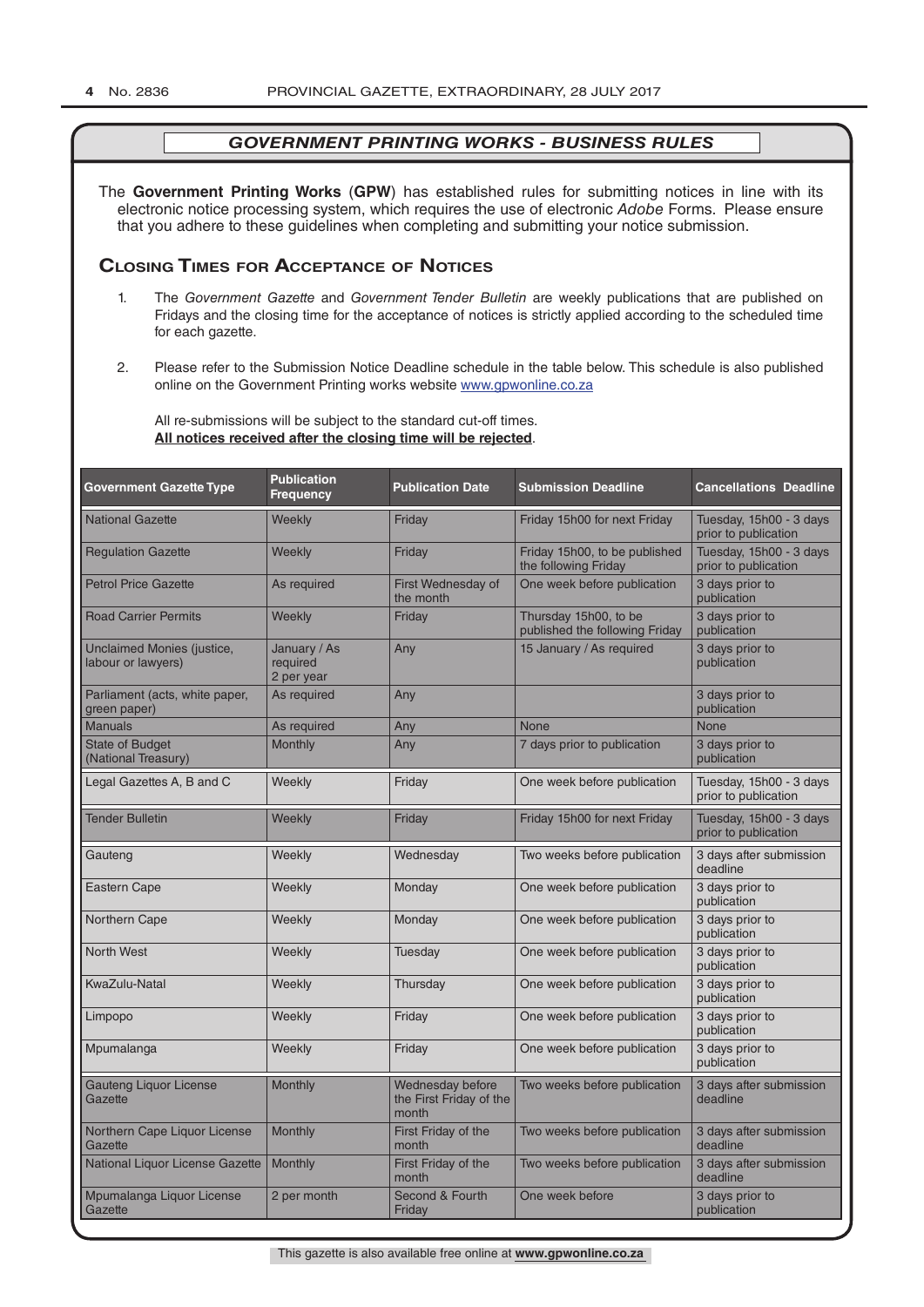# **exTrAordinAry gAzeTTes**

3. *Extraordinary Gazettes* can have only one publication date. If multiple publications of an *Extraordinary Gazette* are required, a separate Z95/Z95Prov *Adobe* Forms for each publication date must be submitted.

# **NOTICE SUBMISSION PROCESS**

- 4. Download the latest *Adobe* form, for the relevant notice to be placed, from the **Government Printing Works** website www.gpwonline.co.za.
- 5. The *Adobe* form needs to be completed electronically using *Adobe Acrobat* / *Acrobat Reader*. Only electronically completed *Adobe* forms will be accepted. No printed, handwritten and/or scanned *Adobe* forms will be accepted.
- 6. The completed electronic *Adobe* form has to be submitted via email to submit.egazette@gpw.gov.za. The form needs to be submitted in its original electronic *Adobe* format to enable the system to extract the completed information from the form for placement in the publication.
- 7. Every notice submitted **must** be accompanied by an official **GPW** quotation. This must be obtained from the *eGazette* Contact Centre.
- 8. Each notice submission should be sent as a single email. The email **must** contain **all documentation relating to a particular notice submission**.
	- 8.1. Each of the following documents must be attached to the email as a separate attachment:
		- 8.1.1. An electronically completed *Adobe* form, specific to the type of notice that is to be placed.
			- 8.1.1.1. For National *Government Gazette* or *Provincial Gazette* notices, the notices must be accompanied by an electronic Z95 or Z95Prov *Adobe* form
			- 8.1.1.2. The notice content (body copy) **MUST** be a separate attachment.
		- 8.1.2. A copy of the official **Government Printing Works** quotation you received for your notice . *(Please see Quotation section below for further details)*
		- 8.1.3. A valid and legible Proof of Payment / Purchase Order: **Government Printing Works** account customer must include a copy of their Purchase Order*.* **Non**-**Government Printing Works** account customer needs to submit the proof of payment for the notice
		- 8.1.4. Where separate notice content is applicable (Z95, Z95 Prov and TForm 3, it should **also** be attached as a separate attachment. *(Please see the Copy Section below, for the specifications)*.
		- 8.1.5. Any additional notice information if applicable.
- 9. The electronic *Adobe* form will be taken as the primary source for the notice information to be published. Instructions that are on the email body or covering letter that contradicts the notice form content will not be considered. The information submitted on the electronic *Adobe* form will be published as-is.
- 10. To avoid duplicated publication of the same notice and double billing, Please submit your notice **ONLY ONCE.**
- 11. Notices brought to **GPW** by "walk-in" customers on electronic media can only be submitted in *Adobe* electronic form format. All "walk-in" customers with notices that are not on electronic *Adobe* forms will be routed to the Contact Centre where they will be assisted to complete the forms in the required format.
- 12. Should a customer submit a bulk submission of hard copy notices delivered by a messenger on behalf of any organisation e.g. newspaper publisher, the messenger will be referred back to the sender as the submission does not adhere to the submission rules.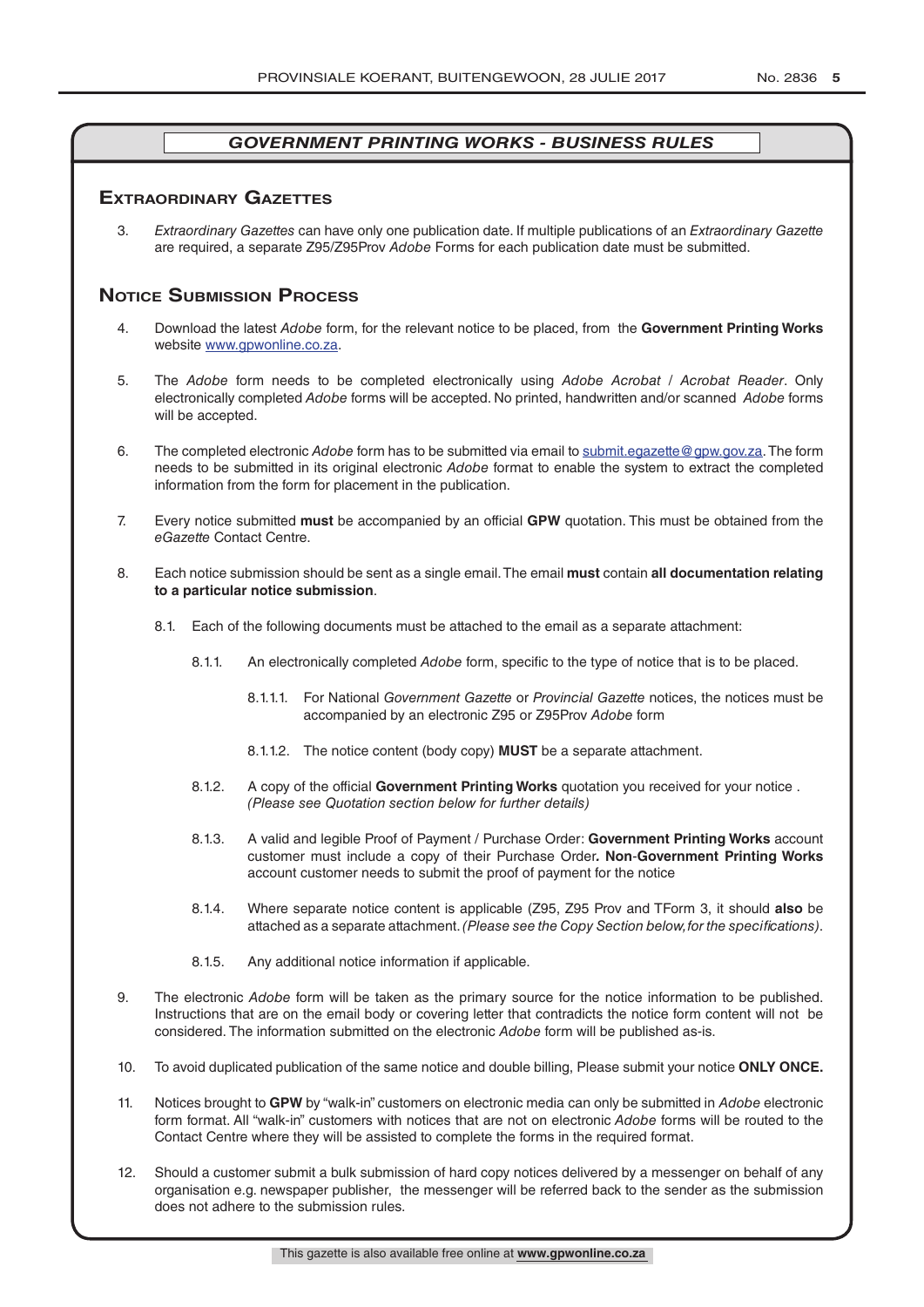#### **QuoTATions**

- 13. Quotations are valid until the next tariff change.
	- 13.1. *Take note:* **GPW**'s annual tariff increase takes place on *1 April* therefore any quotations issued, accepted and submitted for publication up to *31 March* will keep the old tariff. For notices to be published from 1 April, a quotation must be obtained from **GPW** with the new tariffs. Where a tariff increase is implemented during the year, **GPW** endeavours to provide customers with 30 days' notice of such changes.
- 14. Each quotation has a unique number.
- 15. Form Content notices must be emailed to the *eGazette* Contact Centre for a quotation.
	- 15.1. The *Adobe* form supplied is uploaded by the Contact Centre Agent and the system automatically calculates the cost of your notice based on the layout/format of the content supplied.
	- 15.2. It is critical that these *Adobe* Forms are completed correctly and adhere to the guidelines as stipulated by **GPW**.

#### 16. **APPLICABLE ONLY TO GPW ACCOUNT HOLDERS**:

- 16.1. **GPW** Account Customers must provide a valid **GPW** account number to obtain a quotation.
- 16.2. Accounts for **GPW** account customers **must** be active with sufficient credit to transact with **GPW** to submit notices.
	- 16.2.1. If you are unsure about or need to resolve the status of your account, please contact the **GPW** Finance Department prior to submitting your notices. (If the account status is not resolved prior to submission of your notice, the notice will be failed during the process).

#### 17. **APPLICABLE ONLY TO CASH CUSTOMERS:**

- 17.1. Cash customers doing **bulk payments** must use a **single email address** in order to use the **same proof of payment** for submitting multiple notices.
- 18. The responsibility lies with you, the customer, to ensure that the payment made for your notice(s) to be published is sufficient to cover the cost of the notice(s).
- 19. Each quotation will be associated with one proof of payment / purchase order / cash receipt.

#### 19.1. This means that **the quotation number can only be used once to make a payment.**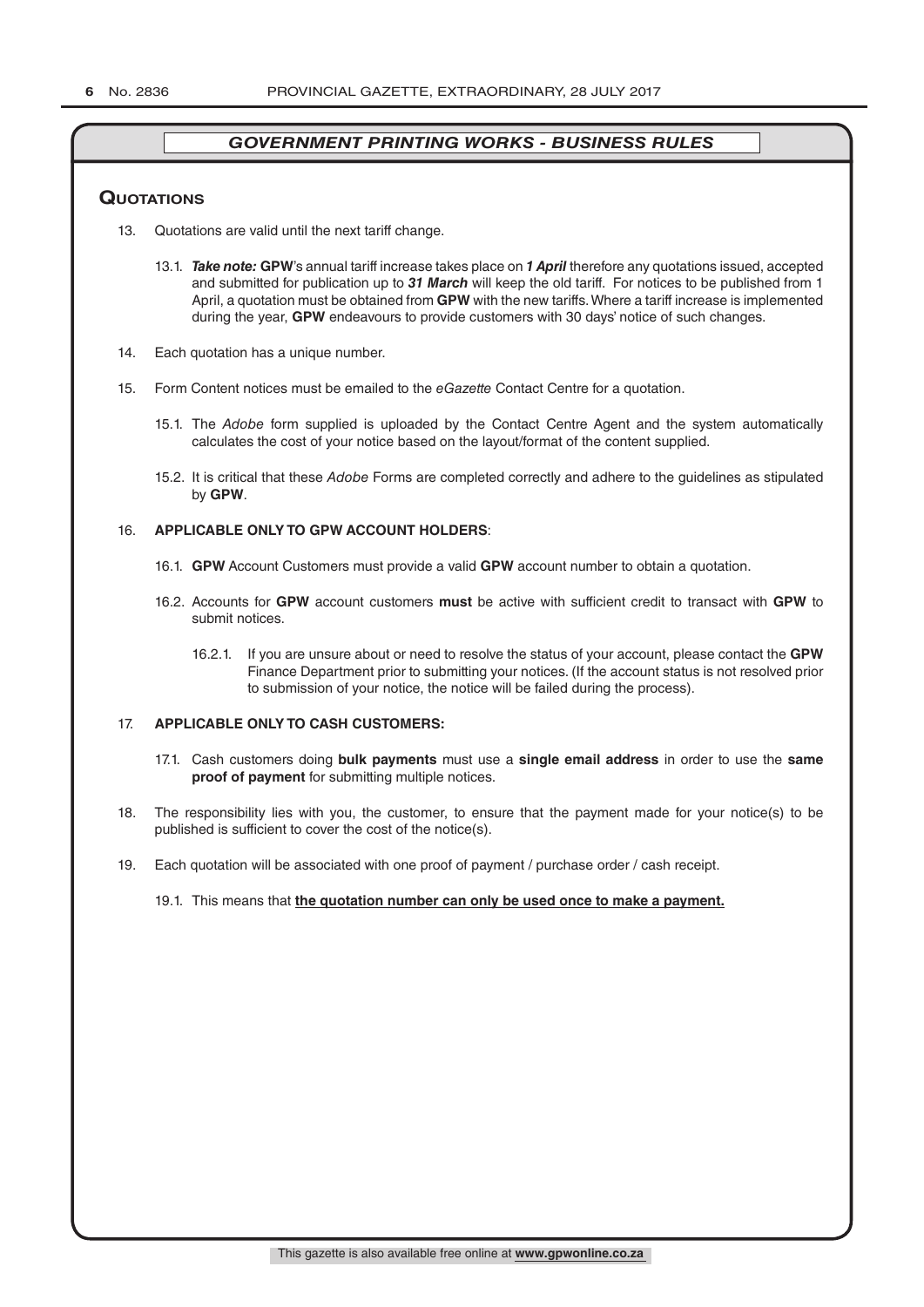# **COPY (SEPARATE NOTICE CONTENT DOCUMENT)**

- 20. Where the copy is part of a separate attachment document for Z95, Z95Prov and TForm03
	- 20.1. Copy of notices must be supplied in a separate document and may not constitute part of any covering letter, purchase order, proof of payment or other attached documents.

The content document should contain only one notice. (You may include the different translations of the same notice in the same document).

20.2. The notice should be set on an A4 page, with margins and fonts set as follows:

Page size  $=$  A4 Portrait with page margins: Top  $=$  40mm, LH/RH  $=$  16mm, Bottom  $=$  40mm; Use font size: Arial or Helvetica 10pt with 11pt line spacing;

Page size = A4 Landscape with page margins: Top = 16mm, LH/RH = 40mm, Bottom = 16mm; Use font size: Arial or Helvetica 10pt with 11pt line spacing;

### **CAnCellATions**

- 21. Cancellation of notice submissions are accepted by **GPW** according to the deadlines stated in the table above in point 2. Non-compliance to these deadlines will result in your request being failed. Please pay special attention to the different deadlines for each gazette. Please note that any notices cancelled after the cancellation deadline will be published and charged at full cost.
- 22. Requests for cancellation must be sent by the original sender of the notice and must accompanied by the relevant notice reference number (N-) in the email body.

#### **AmendmenTs To noTiCes**

23. With effect from 01 October 2015, **GPW** will not longer accept amendments to notices. The cancellation process will need to be followed according to the deadline and a new notice submitted thereafter for the next available publication date.

# **REJECTIONS**

- 24. All notices not meeting the submission rules will be rejected to the customer to be corrected and resubmitted. Assistance will be available through the Contact Centre should help be required when completing the forms. (012-748 6200 or email info.egazette@gpw.gov.za). Reasons for rejections include the following:
	- 24.1. Incorrectly completed forms and notices submitted in the wrong format, will be rejected.
	- 24.2. Any notice submissions not on the correct *Adobe* electronic form, will be rejected.
	- 24.3. Any notice submissions not accompanied by the proof of payment / purchase order will be rejected and the notice will not be processed.
	- 24.4. Any submissions or re-submissions that miss the submission cut-off times will be rejected to the customer. The Notice needs to be re-submitted with a new publication date.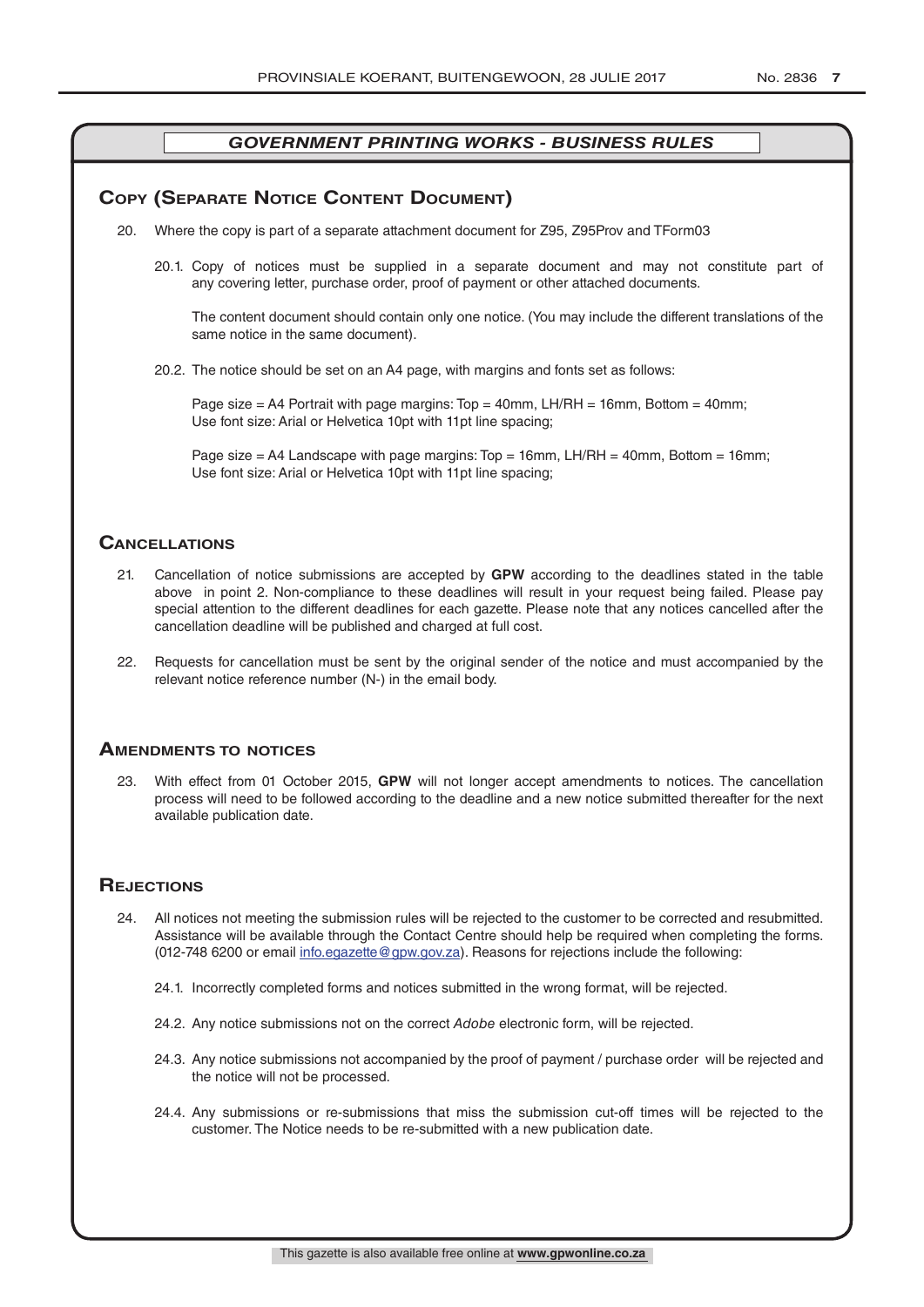#### **ApprovAl of noTiCes**

- 25. Any notices other than legal notices are subject to the approval of the Government Printer, who may refuse acceptance or further publication of any notice.
- 26. No amendments will be accepted in respect to separate notice content that was sent with a Z95 or Z95Prov notice submissions. The copy of notice in layout format (previously known as proof-out) is only provided where requested, for Advertiser to see the notice in final Gazette layout. Should they find that the information submitted was incorrect, they should request for a notice cancellation and resubmit the corrected notice, subject to standard submission deadlines. The cancellation is also subject to the stages in the publishing process, i.e. If cancellation is received when production (printing process) has commenced, then the notice cannot be cancelled.

# **governmenT prinTer indemnified AgAinsT liAbiliTy**

- 27. The Government Printer will assume no liability in respect of—
	- 27.1. any delay in the publication of a notice or publication of such notice on any date other than that stipulated by the advertiser;
	- 27.2. erroneous classification of a notice, or the placement of such notice in any section or under any heading other than the section or heading stipulated by the advertiser;
	- 27.3. any editing, revision, omission, typographical errors or errors resulting from faint or indistinct copy.

# **liAbiliTy of AdverTiser**

28. Advertisers will be held liable for any compensation and costs arising from any action which may be instituted against the Government Printer in consequence of the publication of any notice.

# **CusTomer inQuiries**

Many of our customers request immediate feedback/confirmation of notice placement in the gazette from our Contact Centre once they have submitted their notice – While **GPW** deems it one of their highest priorities and responsibilities to provide customers with this requested feedback and the best service at all times, we are only able to do so once we have started processing your notice submission.

**GPW** has a 2-working day turnaround time for processing notices received according to the business rules and deadline submissions.

Please keep this in mind when making inquiries about your notice submission at the Contact Centre.

- 29. Requests for information, quotations and inquiries must be sent to the Contact Centre ONLY.
- 30. Requests for Quotations (RFQs) should be received by the Contact Centre at least **2 working days** before the submission deadline for that specific publication.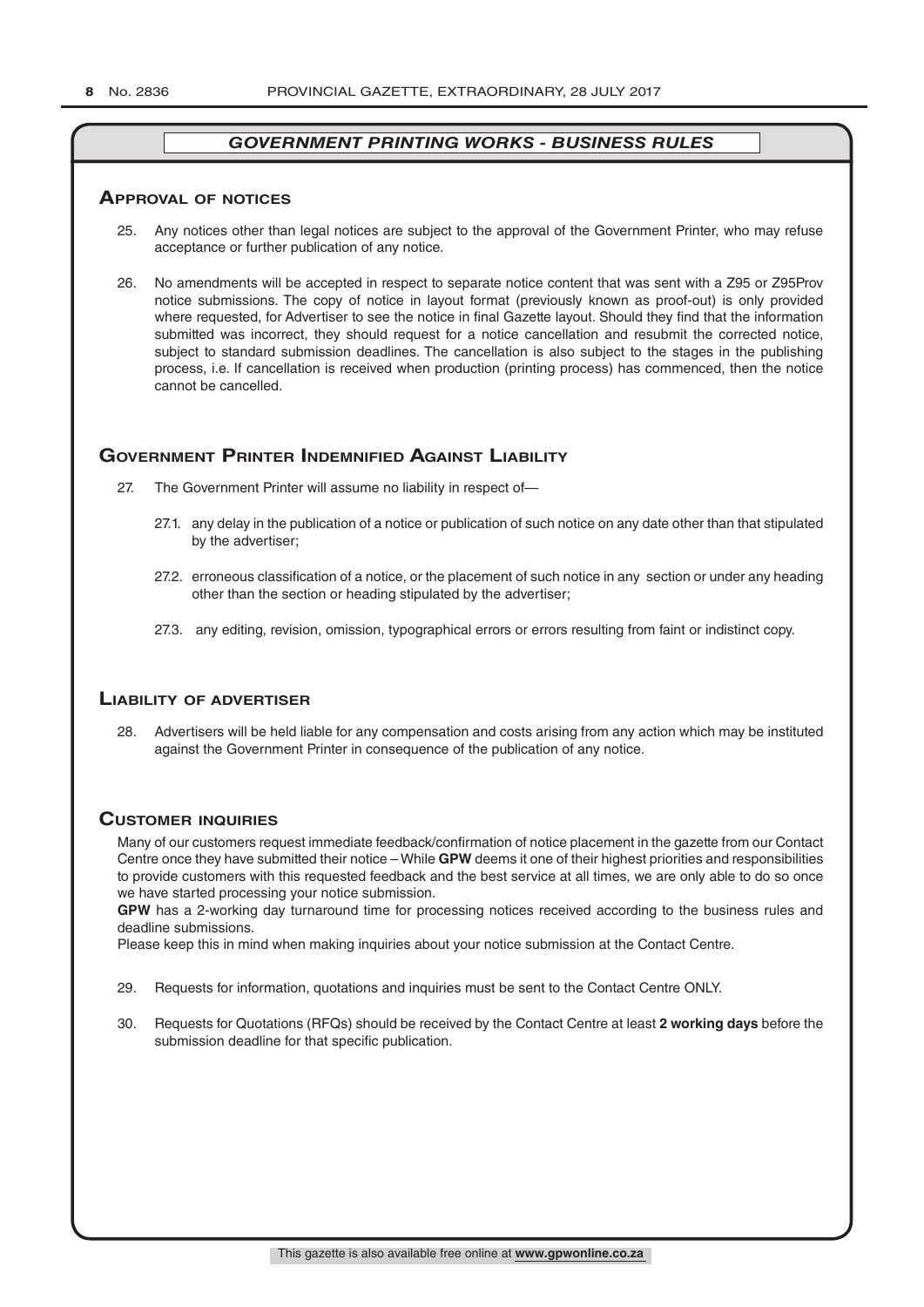#### **pAymenT of CosT**

- 31. The Request for Quotation for placement of the notice should be sent to the Gazette Contact Centre as indicated above, prior to submission of notice for advertising.
- 32. Payment should then be made, or Purchase Order prepared based on the received quotation, prior to the submission of the notice for advertising as these documents i.e. proof of payment or Purchase order will be required as part of the notice submission, as indicated earlier.
- 33. Every proof of payment must have a valid **GPW** quotation number as a reference on the proof of payment document.
- 34. Where there is any doubt about the cost of publication of a notice, and in the case of copy, an enquiry, accompanied by the relevant copy, should be addressed to the Gazette Contact Centre, **Government Printing Works**, Private Bag X85, Pretoria, 0001 email: info.egazette@gpw.gov.za before publication.
- 35. Overpayment resulting from miscalculation on the part of the advertiser of the cost of publication of a notice will not be refunded, unless the advertiser furnishes adequate reasons why such miscalculation occurred. In the event of underpayments, the difference will be recovered from the advertiser, and future notice(s) will not be published until such time as the full cost of such publication has been duly paid in cash or electronic funds transfer into the **Government Printing Works** banking account.
- 36. In the event of a notice being cancelled, a refund will be made only if no cost regarding the placing of the notice has been incurred by the **Government Printing Works**.
- 37. The **Government Printing Works** reserves the right to levy an additional charge in cases where notices, the cost of which has been calculated in accordance with the List of Fixed Tariff Rates, are subsequently found to be excessively lengthy or to contain overmuch or complicated tabulation.

#### **proof of publiCATion**

- 38. Copies of any of the *Government Gazette* or *Provincial Gazette* can be downloaded from the **Government Printing Works** website www.gpwonline.co.za free of charge, should a proof of publication be required.
- 39. Printed copies may be ordered from the Publications department at the ruling price. The **Government Printing Works** will assume no liability for any failure to post or for any delay in despatching of such *Government Gazette*(s).

# *GOVERNMENT PRINTING WORKS CONTACT INFORMATION*

| <b>Physical Address:</b>         |  |  |  |  |
|----------------------------------|--|--|--|--|
| <b>Government Printing Works</b> |  |  |  |  |
| 149 Bosman Street                |  |  |  |  |
| Pretoria                         |  |  |  |  |

**For Gazette and Notice submissions:** Gazette Submissions: **E-mail:** submit.egazette@gpw.gov.za **For queries and quotations, contact:** Gazette Contact Centre: **E-mail:** info.egazette@gpw.gov.za

**Contact person for subscribers:** Mrs M. Toka: **E-mail:** subscriptions@gpw.gov.za

# **Physical Address: Postal Address: GPW Banking Details:**

Private Bag X85 **Bank:** ABSA Bosman Street 149 Bosman Street Pretoria **Account No.:** 405 7114 016 Pretoria 0001 **Branch Code:** 632-005

**Tel:** 012-748 6200

**Tel:** 012-748-6066 / 6060 / 6058 **Fax:** 012-323-9574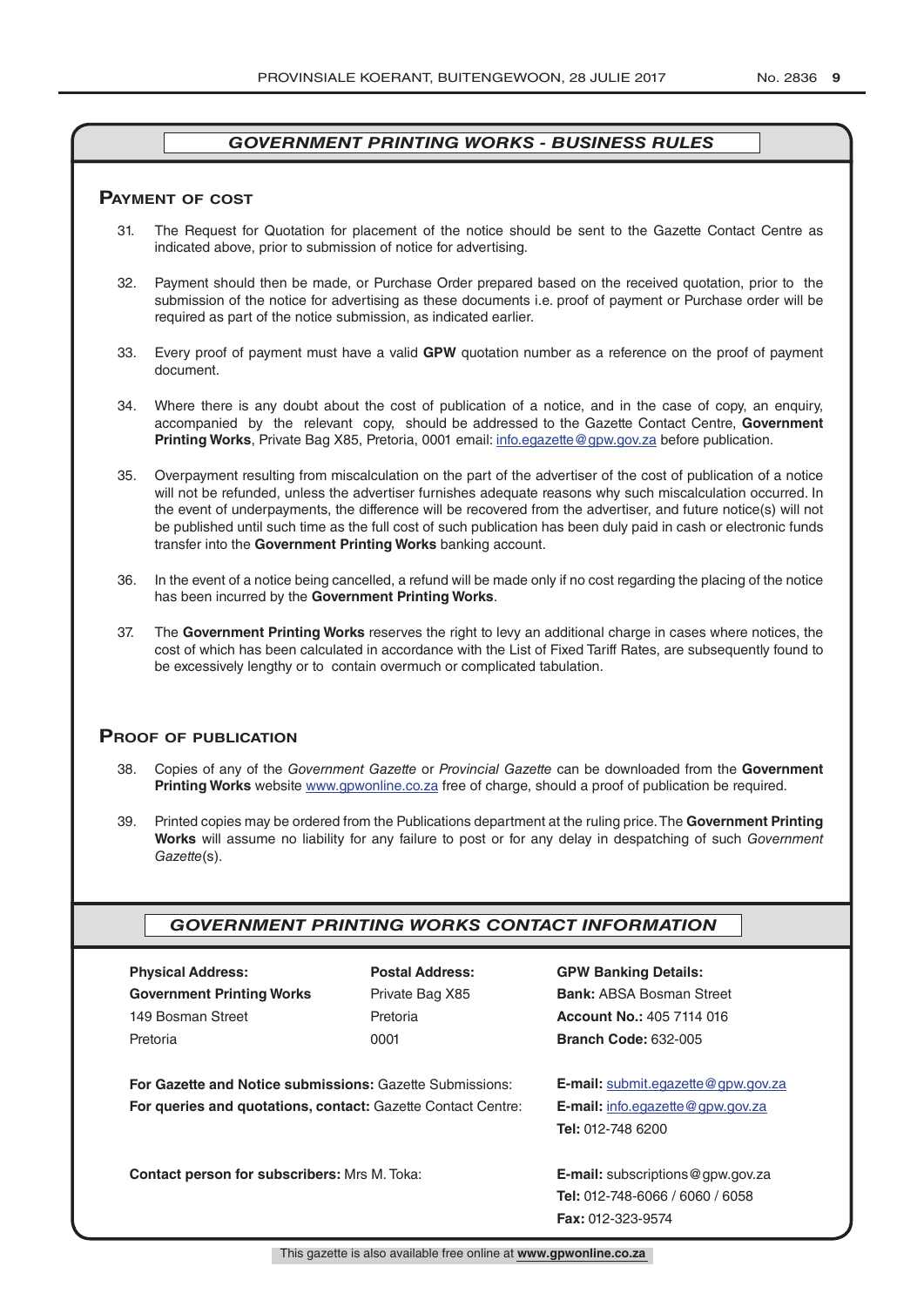#### **Form 2**

# General Notice

### **NOTICE 77 OF 2017**

#### **MPUMALANGA LIQUOR LICENSING ACT, 2006 (Act No. 5 of 2006)**

#### **Notice of applications for liquor licences in terms of section 35**

Notice is hereby given that the applicants specified in the Schedule hereto have given notice of their intention to lodge applications for the grant of new liquor licences to the Secretary, Regional Liquor Licensing Offices in respect of premises situated in the local committee area indicated in the Schedule.

Comments should be made in writing and be addressed to the municipality concerned and a copy to the applicant, to reach the said addresses within thirty (30) days of this application.

Invitation for public comments in applying for a Liquor Licence in terms of section 35(2)(a) of the Mpumalanga Liquor Licensing Act, 2006.

#### **SCHEDULE**

The undermentioned figures used in brackets in the Schedule, have the following meanings:

- (1) = Full name of applicant, ID Number of Applicant.
- (2) = Intended trading name.
- (3) = Notice given on behalf of: self *or* other juristic person/s.
- $(4)$  = Type of licence applied for.
- $(5)$  = Full address and location of the premises
- $(6)$  = Municipality address where comments must be submitted
- $(7)$  = Applicant address where comments must be submitted

# EHLANZENI

#### **MBOMBELA LOCAL MUNICIPALITY**

- (1) I, **Julius Regihald Marsh,** ID No. 7204085202084, an adult male, hereby invites written public comments concerning the application for a Liquor Licence to the Mpumalanga Liquor Authority.
- (2) To trade under the name Steers Dwarsloop.
- (3) I make this application on behalf of the juristic person: Tokivect (Pty) Ltd t/a Steers Dwarsloop. (Reg No. 2014/119652/07).
- (4) The retail sale of liquor for consumption on the premises where the liquor is sold.
- (5) *Physical address:* Shop 21, Dwarsloop Mall, R40, Dwarsloop-A, Mpumalanga, 1285, being an address in the Republic of South Africa and within the boundries of Mpumalanga Province. *Postal address:* Suite 235, Private Bag X9910, White River, Mpumalanga, 1240.
- (6) 1 Nel Street, Mbombela Civic Centre, Mbombela, 1200.
- (7) Shop 21, Dwarsloop Mall, R40, Dwarsloop-A, Mpumalanga, 1285.

#### **BUSHBUCKRIDGE LOCAL MUNICIPALITY**

- (1) I, **NGENABO VICTOR HOSANA,** ID No. 5206185227087, an adult male, hereby invites written public comments concerning the application for a Liquor Licence to the Mpumalanga Liquor Authority.
- (2) To trade under the name THULAMAHASHE GAMBLING CENTRE.
- (3) I make this application for myself.
- (4) The retail sale of liquor for consumption off the premises where the liquor is sold.
- (5) *Physical address:* STAND NO 933A THULAMAHASHE, being an address in the Republic of South Africa and within the boundries of Mpumalanga Province. *Postal address:* P.O.BOX 69 THULAMAHASHE 1360.
- (6) STAND NO 1 BUSHBUCKRIDGE MAN ROAD.
- (7) P.O.BOX 69 THULAMAHASHE 1360.

#### **MBOMBELA LOCAL MUNICIPALITY**

- (1) I, **LUCIA ELIZABETH KHOZA,** ID No. 7701100432083, an adult female, hereby invites written public comments concerning the application for a Liquor Licence to the Mpumalanga Liquor Authority.
- (2) To trade under the name FLOMA PARK.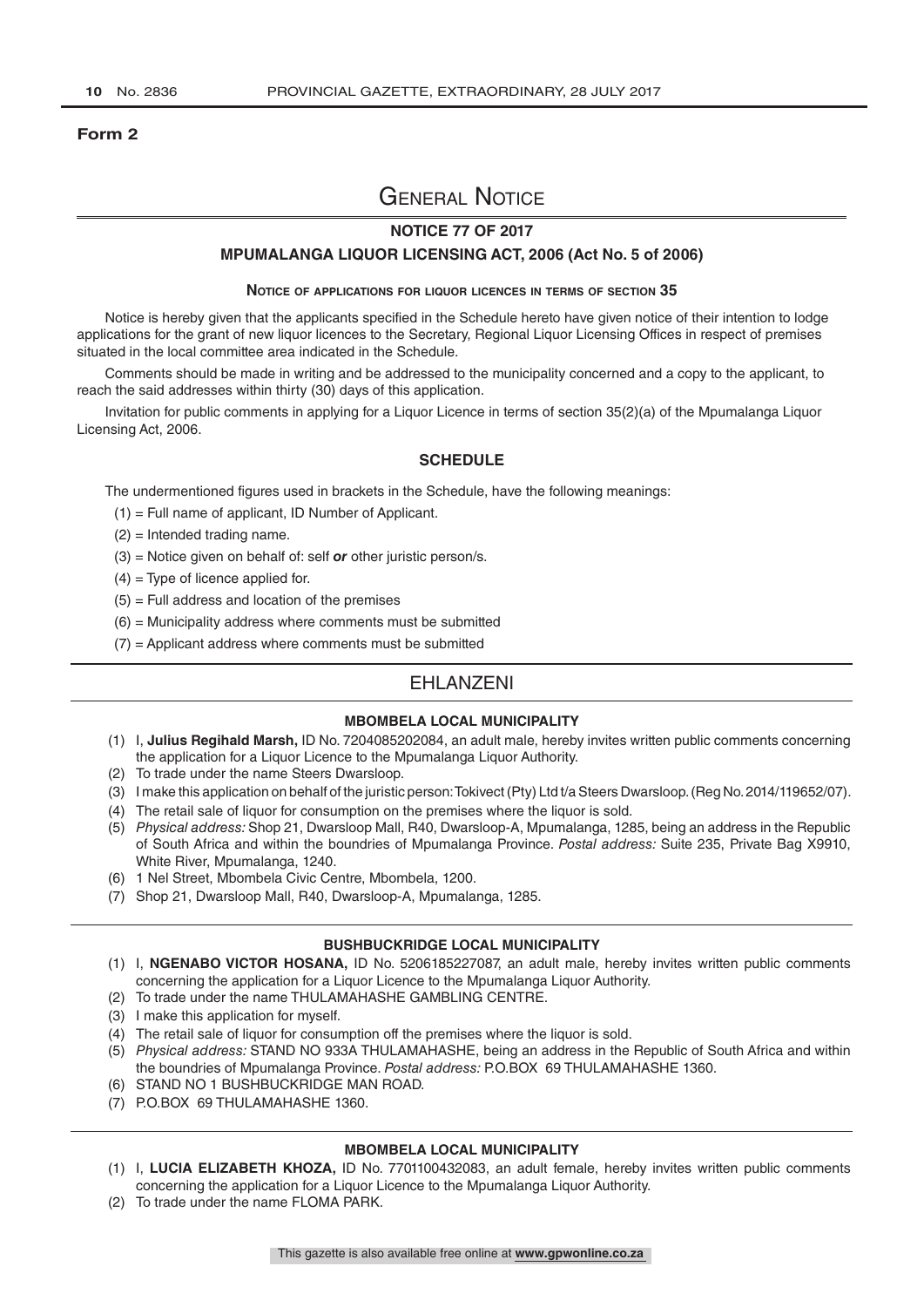- (3) I make this application for myself.
- (4) The retail sale of liquor in terms of a special liquor license for consumption on and off the premises where the liquor is sold.
- (5) *Physical address:* 6017 ZWELISHA TRUST, being an address in the Republic of South Africa and within the boundries of Mpumalanga Province. *Postal address:* P.O.BOX 273 KANYAMAZANE 1214.
- (6) P.O.BOX 45 NELSPRUIT 1200.
- (7) P.O.BOX 273 KANYAMAZANE 1214.

#### **MBOMBELA LOCAL MUNICIPALITY**

- (1) I, **JOSE LUIS DE FREITAS,** ID No. 6406105174083, an adult male, hereby invites written public comments concerning the application for a Liquor Licence to the Mpumalanga Liquor Authority.
- (2) To trade under the name JACKSON'S PUP.
- (3) I make this application for myself.
- (4) The retail sale of liquor in terms of a special liquor license for consumption on and off the premises where the liquor is sold.
- (5) *Physical address:* 19A ANDREW'S STREET NELSPRUIT 1200, being an address in the Republic of South Africa and within the boundries of Mpumalanga Province. *Postal address:* 18 COWEN STREET NELSVILLE 1201.
- (6) P.O.BOX 45 NELSPRUIT 1200.
- (7) 18 COWEN STREET NELSVILLE 1201.

#### **MBOMBELA LOCAL MUNICIPALITY**

- (1) I, **MBOWENI ENKY CHANEY,** ID No. 6903025703082, an adult male, hereby invites written public comments concerning the application for a Liquor Licence to the Mpumalanga Liquor Authority.
- (2) To trade under the name COSTANCIA LIQUOR STORE.
- (3) I make this application for myself.
- (4) The retail sale of liquor in terms of a special liquor license for consumption on and off the premises where the liquor is sold.
- (5) *Physical address:* EUREKA SHOPPING CETRE SHOP NO A3, being an address in the Republic of South Africa and within the boundries of Mpumalanga Province. *Postal address:* P.O.BOX 3539 WHITE RIVER 1240.
- (6) P.O.BOX 45 NELSPRUIT 1200.
- (7) P.O.BOX 3539 WHITE RIVER 1240.

#### **THABA CHWEU LOCAL MUNICIPALITY**

- (1) I, **Senty Themba Nkambule,** ID No. 7512065757087, an adult male, hereby invites written public comments concerning the application for a Liquor Licence to the Mpumalanga Liquor Authority.
- (2) To trade under the name Rosenka Trading.
- (3) I make this application for myself.
- (4) The retail sale of liquor for consumption on the premises where the liquor is sold.
- (5) *Physical address:* 1137 Blio Street, Mashishing 1123, being an address in the Republic of South Africa and within the boundries of Mpumalanga Province. *Postal address:* P. O. Box 6886, Lydenburg 1120.
- (6) P. O. Box 61, Lydenburg 1120.
- (7) P.O. Box 6886, Lydenburg 1120.

#### **NKOMAZI LOCAL MUNICIPALITY**

- (1) I, **Rana Aziz Ronald,** ID No. 6911245753084, an adult male, hereby invites written public comments concerning the application for a Liquor Licence to the Mpumalanga Liquor Authority.
- (2) To trade under the name AR Bar Lounge.
- (3) I make this application for myself.
- (4) The retail sale of liquor for consumption on the premises where the liquor is sold.
- (5) *Physical address:* Stand No 4, Schoemansdal Trust, Shongwe Mission 1331, being an address in the Republic of South Africa and within the boundries of Mpumalanga Province. *Postal address:* PO Box 2161, Nelspruit, 1200.
- (6) Private Bag x 101, Malelane, 1320.
- (7) 09 Park Street, Malelane, 1320.

#### **MBOMBELA LOCAL MUNICIPALITY**

- (1) I, **Riaan Nicolaas Viljoen,** ID No. 6404265020 08 9, an adult male, hereby invites written public comments concerning the application for a Liquor Licence to the Mpumalanga Liquor Authority.
- (2) To trade under the name AM Spa Kruger.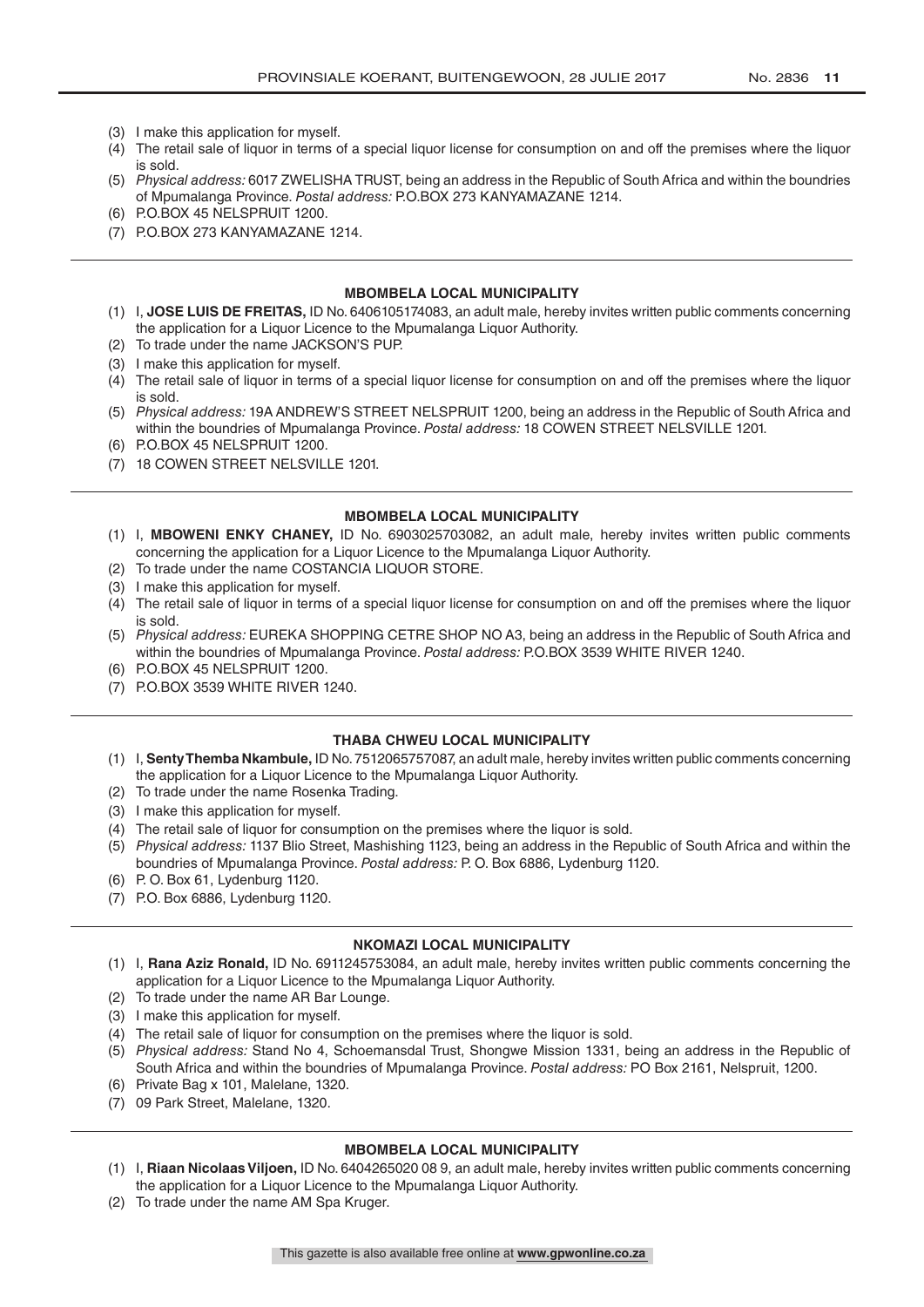- (3) I make this application on behalf of the juristic person: AM Spa Kruger (PTY) Ltd. (Reg No. 2017/078314/07).
- (4) The retail sale of liquor for consumption on the premises where the liquor is sold.
- (5) *Physical address:* No. 036 Steenbuck Street, Skukuza Camp, in Mbombela Local Municipality, situated in the Ehlanzeni District Municipality, being an address in the Republic of South Africa and within the boundries of Mpumalanga Province. *Postal address:* P. O. BOX 3466, DALVIEW, 1544.
- (6) No. 8 Van Niekerk Street, Mbombela Local Municipality, situated in the Ehlanzeni District Municipality District Municipality, Tel; - (013) 759-8500. Fax; - (013) 759-8570.
- (7) No. 036 Steenbuck Street, Skukuza Camp, in Mbombela Local Municipality, situated in the Ehlanzeni District Municipality. Fax; - 086-661-1356. – E-Mail; - riaanviljoen007@vodamail.co.za.

#### **MBOMBELA LOCAL MUNICIPALITY**

- (1) I, **MXOLISI CEDRIC KHUMALO,** ID No. 8507065492080, an adult male, hereby invites written public comments concerning the application for a Liquor Licence to the Mpumalanga Liquor Authority.
- (2) To trade under the name KAMATATAZELA LOUNGE.
- (3) I make this application for myself.
- (4) The retail sale of liquor for consumption on the premises where the liquor is sold.
- (5) *Physical address:* GUTSHWA TRUST (KABOKWENI) STAND NO. 51., being an address in the Republic of South Africa and within the boundries of Mpumalanga Province. *Postal address:* PO BOX 1871, KABOKWENI, 1245..
- (6) P.O BOX 45, MBOMBELA, 1200..
- (7) GUTSHWA TRUST (KABOKWENI), STAND NO. 51..

#### **MBOMBELA LOCAL MUNICIPALITY**

- (1) I, **STEVEN THEMBA TWALA,** ID No. 6703275197088, an adult male, hereby invites written public comments concerning the application for a Liquor Licence to the Mpumalanga Liquor Authority.
- (2) To trade under the name KABOKWENI ANNUAL PICNIC KUZIN.
- (3) I make this application for myself.
- (4) The retail sale of liquor for consumption on the premises where the liquor is sold.
- (5) *Physical address:* KABOKWENI STADIUM, NEXT TO KABOKWENI PLAZA, being an address in the Republic of South Africa and within the boundries of Mpumalanga Province. *Postal address:* PO BOX 2534 KABOKWENI 1245.
- (6) PO BOX 45 MBOMBELA 1200.
- (7) KABOKWENI STADIUM NEXT TO KABOKWENI PLAZA.

#### **THABA CHWEU LOCAL MUNICIPALITY**

- (1) I, **Johannes Seun Mkhonto,** ID No. 7601155362088, an adult male, hereby invites written public comments concerning the application for a Liquor Licence to the Mpumalanga Liquor Authority.
- (2) To trade under the name De Ruby Family Club.
- (3) I make this application for myself.
- (4) The retail sale of liquor for consumption on and off the premises where the liquor is sold.
- (5) *Physical address:* 36- ABELSTUD, EMSHININI VILLAGE LYDENBURG, 1120
- , being an address in the Republic of South Africa and within the boundries of Mpumalanga Province. *Postal address:*  P.O.BOX 3123, LYDENBURG, 1120.
- (6) THABA CHEUW MUNICIPAL, P.O.BOX 61,
- LYDENBURG, 1120.
- (7) CNR VILJOEN,& CENTRAL STREET, LYDENBRURG, 1120.

#### **BUSHBUCKRIDGE LOCAL MUNICIPALITY**

- (1) I, **LEON SLOTOW,** ID No. 5205165095084, an adult male, hereby invites written public comments concerning the application for a Liquor Licence to the Mpumalanga Liquor Authority.
- (2) To trade under the name JACI'S SABI HOUSE.
- (3) I make this application on behalf of the juristic person: JACIS SABI HOUSE (PROPRIETARY) LIMITED. (Reg No. 2016/148713/07).
- (4) The retail sale of liquor for consumption on the premises where the liquor is sold.
- (5) *Physical address:* Sabi Sand Game Reserve, Gowrie Gate entrance, Remaining Extent of Portion 3 of the Farm Gowrie 342, Registration Division KU, Hluvukani, Bushbuckridge, Province of Mpumalanga, being an address in the Republic of South Africa and within the boundries of Mpumalanga Province. *Postal address:* C/o Leon Slotow Attorney, P O Box 92345, Norwood, 2117.
- (6) R533 Graskop Road, Bushbuckridge.
- (7) C/o Leon Slotow Attorney, P O Box 92345, Norwood, 2117 info@slotow.co.za.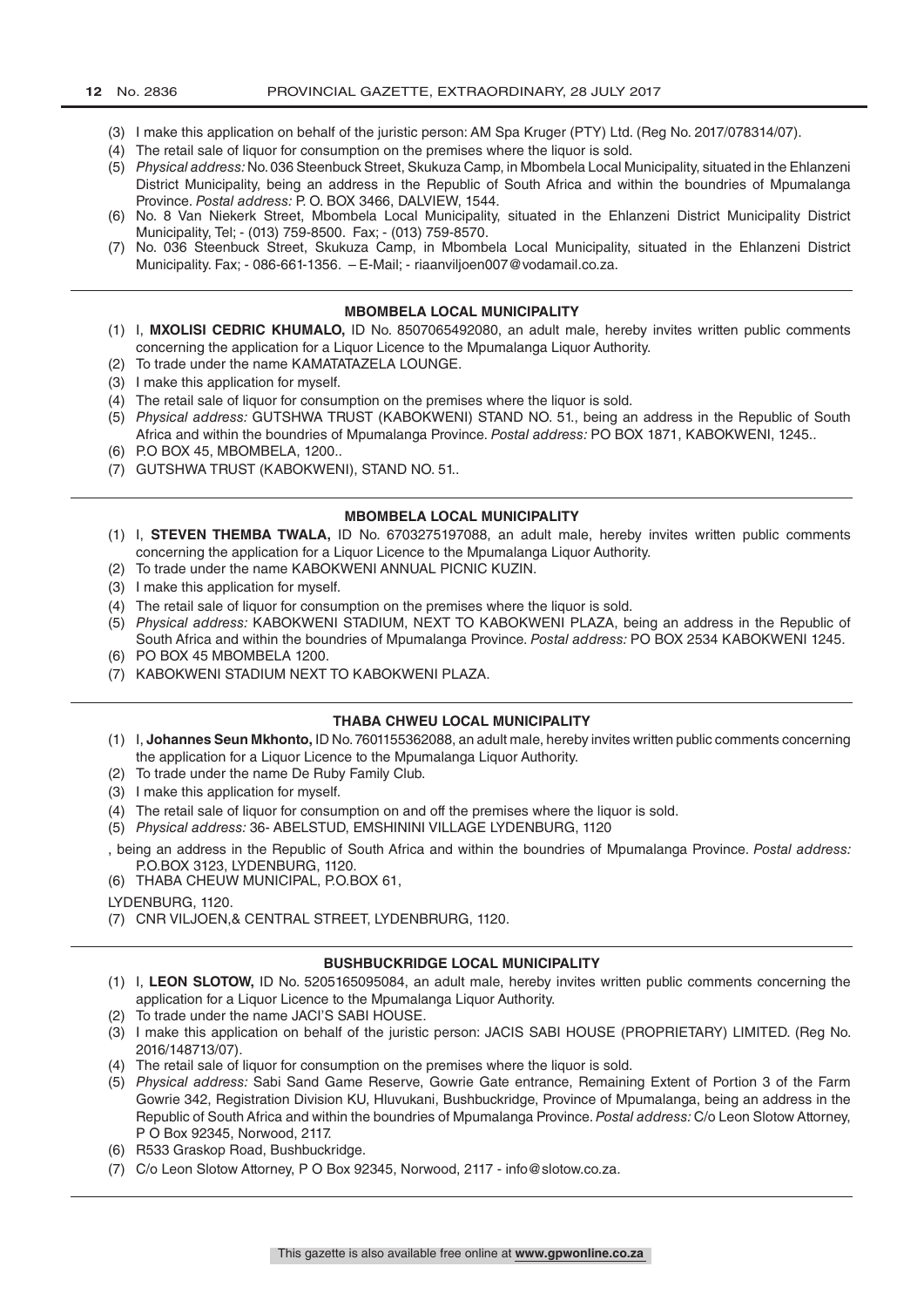#### **BUSHBUCKRIDGE LOCAL MUNICIPALITY**

- (1) I, **DIPOLELE MOSES MATHOLE,** ID No. 7609135382084, an adult male, hereby invites written public comments concerning the application for a Liquor Licence to the Mpumalanga Liquor Authority.
- (2) To trade under the name DIKWENA RIVERSIDE TAVERN.
- (3) I make this application for myself.
- (4) The retail sale of liquor for consumption on the premises where the liquor is sold.
- (5) *Physical address:* STAND NO: 569, New Casteel Village, Buffelshoek Trust Mpumalanga Province, being an address in the Republic of South Africa and within the boundries of Mpumalanga Province. *Postal address:* P.O.BOX 1858, KABOKWENI 1245.
- (6) Opposite Mapulaneng DLTC, R533 Graskop Road, Bushbuckridge.
- (7) 22 Ferreira Street, 1st Floor, Office 4, Shell house Nelspruit 1200; P.O box 1858 kabokweni 1245.

#### **THABA CHWEU LOCAL MUNICIPALITY**

- (1) I, **Johannes Seun Mkhonto,** ID No. 7601155362088, an adult male, hereby invites written public comments concerning the application for a Liquor Licence to the Mpumalanga Liquor Authority.
- (2) To trade under the name De Ruby Family Club.
- (3) I make this application for myself.
- (4) The retail sale of liquor for consumption on and off the premises where the liquor is sold.
- (5) *Physical address:* 36- ABELSTUD, EMSHININI VILLAGE, LYDENBURG, 1120., being an address in the Republic of South Africa and within the boundries of Mpumalanga Province. *Postal address:* P.O. BOX 3123, LYDENBURG, 1120..
- (6) THABA CHEUW MUNICIPAL, P.O.BOX 61

, LYDENBURG, 1120.. (7) CNR VILJOEN & CENTRAL STREET,

LYDENBRURG, 1120..

# GERT SIBANDE

#### **GOVAN MBEKI LOCAL MUNICIPALITY**

- (1) I, **Marco David Bender,** ID No. 5405285099087, an adult male, hereby invites written public comments concerning the application for a Liquor Licence to the Mpumalanga Liquor Authority.
- (2) To trade under the name Escobar Nite Club.
- (3) I make this application for myself.
- (4) The retail sale of liquor in terms of a special liquor license for consumption on and off the premises where the liquor is sold.
- (5) *Physical address:* Ground Floor East, Carolus Building, Laingst, Secunda, 2302, being an address in the Republic of South Africa and within the boundries of Mpumalanga Province. *Postal address:* PO Box 100, Secunda, 2302.
- (6) Private Bag, X 1017, Secunda, 2302.
- (7) Maluti Town House 12, Charl Cilliers st,

Secunda.

#### **ALBERT LUTHULI LOCAL MUNICIPALITY**

- (1) I, **MCOSHENI ELIAS NGOMANE,** ID No. 6001245307087, an adult male, hereby invites written public comments concerning the application for a Liquor Licence to the Mpumalanga Liquor Authority.
- (2) To trade under the name SHAWUSHAWU TAVERN.
- (3) I make this application for myself.
- (4) The retail sale of liquor for consumption on the premises where the liquor is sold.
- (5) *Physical address:* STAND NO. 86, ARMBURG ELUKWATINI 1192, being an address in the Republic of South Africa and within the boundries of Mpumalanga Province. *Postal address:* STAND NO. 86, ARMBURG ELUKWATINI 1192.
- (6) 28 KERK STREET CAROLINA 1192.
- (7) STAND NO. 86, ARMBURG ELUKWATINI 1192.

#### **GOVAN MBEKI LOCAL MUNICIPALITY**

- (1) I, **Marco David Bender,** ID No. 5405285099087, an adult male, hereby invites written public comments concerning the application for a Liquor Licence to the Mpumalanga Liquor Authority.
- (2) To trade under the name Escobar Nite Club.
- (3) I make this application for myself.
- (4) The retail sale of liquor in terms of a special liquor license for consumption on and off the premises where the liquor is sold.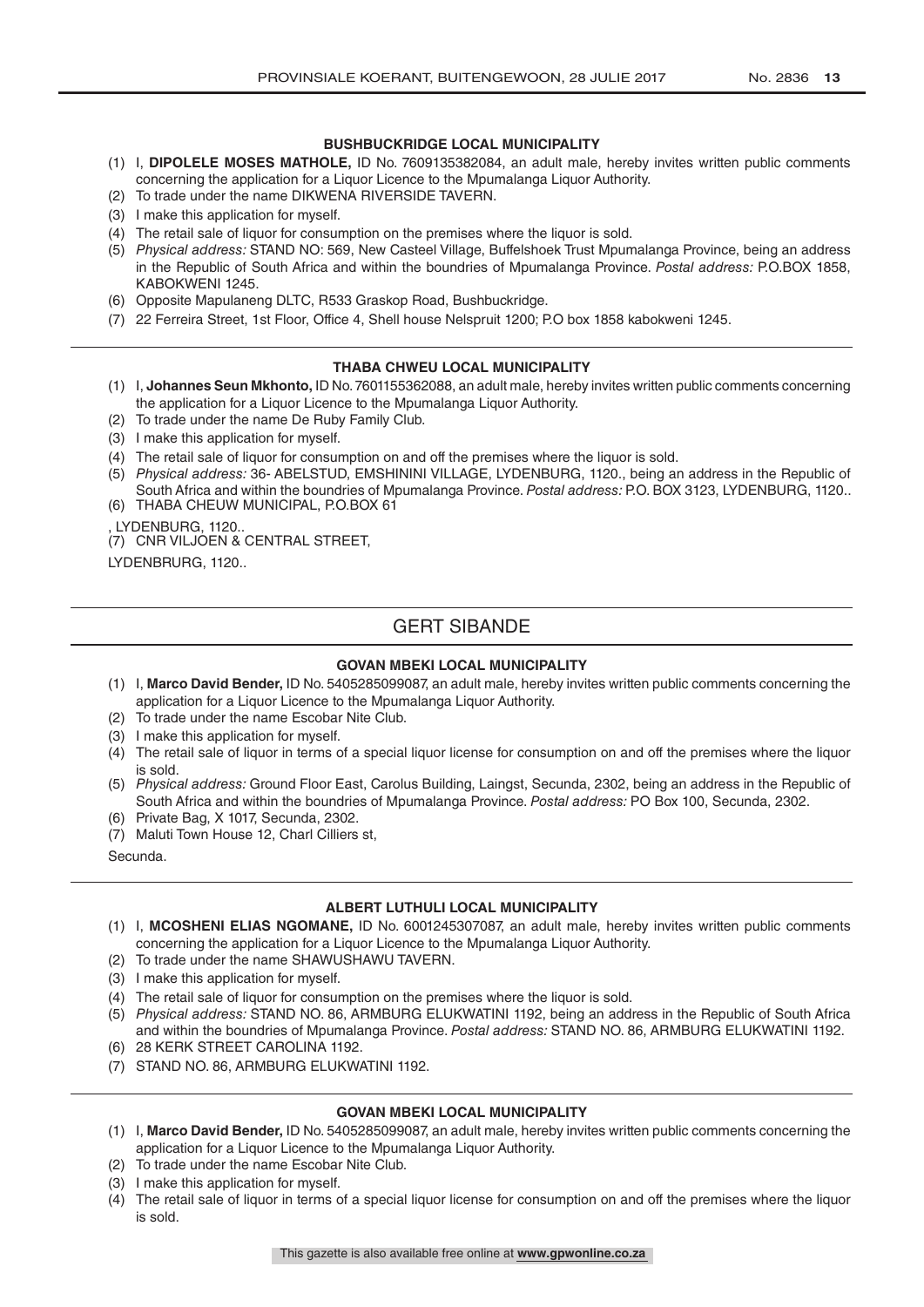- (5) *Physical address:* Ground Floor East,Carolus Building,Laingst,Secunda,2302, being an address in the Republic of South Africa and within the boundries of Mpumalanga Province. *Postal address:* PO Box 100,Secunda,2302.
- (6) Private Bag,X 1017,Secunda,2302.
- (7) Maluti Town House 12,Charl Cilliers st, Secunda.

#### **ALBERT LUTHULI LOCAL MUNICIPALITY**

- (1) I, **EOCOLWANE JOHANNA SIBEKO,** ID No. 4103230296087, an adult female, hereby invites written public comments concerning the application for a Liquor Licence to the Mpumalanga Liquor Authority.
- (2) To trade under the name MAGUMUZA LIQUOR STORE.
- (3) I make this application for myself.
- (4) The retail sale of liquor for consumption on the premises where the liquor is sold.
- (5) *Physical address:* STAND NO.4001, CROSSROAD, CAROLINA,1185, being an address in the Republic of South Africa and within the boundries of Mpumalanga Province. *Postal address:* P.O BOX 413, CAROLINA, 1185.
- (6) 28 KERK STREET, CAROLINA, 1185. (7) P.O BOX 464, CAROLINA, 1185.

#### **GOVAN MBEKI LOCAL MUNICIPALITY**

- (1) I, **Samuel E Baloyi,** ID No. 8702095896083, an adult male, hereby invites written public comments concerning the application for a Liquor Licence to the Mpumalanga Liquor Authority.
- (2) To trade under the name Pluto Link.
- (3) I make this application for myself.
- (4) The retail sale of liquor in terms of a special liquor license in respect of a specified event.
- (5) *Physical address:* Stand 1395, 70 Solly Zwane Street, Evander Mpumalanga 2280, being an address in the Republic of South Africa and within the boundries of Mpumalanga Province. *Postal address:* P.o box 639 Evander, Mpumalanga 2280.
- (6) Horwood street Secunda CBD 2302.
- (7) 044 Leopard Tree Place Evander, Arcadia Street 2280.

#### **MSUKALIGWA LOCAL MUNICIPALITY**

- (1) I, **Themba Ernest Khumalo,** ID No. 7012225585080, an adult male, hereby invites written public comments concerning the application for a Liquor Licence to the Mpumalanga Liquor Authority.
- (2) To trade under the name Ekupholeni Tavern.
- (3) I make this application for myself.
- (4) The retail sale of liquor in terms of a special liquor license for consumption on and off the premises where the liquor is sold.
- (5) *Physical address:* 12/407 Extention 33, Ermelo,2351, being an address in the Republic of South Africa and within the boundries of Mpumalanga Province. *Postal address:* P O BOX 48,Ermelo, 2350.
- (6) CORNER KERK & TAUTE STREET ERMELO, 2351.
- (7) 6357 Extention 6,Thusi Village.

#### **MSUKALIGWA LOCAL MUNICIPALITY**

- (1) I, **Anna Lindi Matsane,** ID No. 6702030553080, an adult female, hereby invites written public comments concerning the application for a Liquor Licence to the Mpumalanga Liquor Authority.
- (2) To trade under the name Nooi2 Tavern.
- (3) I make this application for myself.
- (4) The retail sale of liquor for consumption on and off the premises where the liquor is sold.
- (5) *Physical address:* 6423 Extention 6,Thusi village, Ermelo,2351, being an address in the Republic of South Africa and within the boundries of Mpumalanga Province. *Postal address:* P O BOX 297,Ermelo, 2350.
- (6) CORNER KERK & TAUTE STREET ERMELO, 2351.
- (7) 6357 Extention 6,Thusi Village.

#### **GOVAN MBEKI LOCAL MUNICIPALITY**

- (1) I, **MR HEINRICH FERDINAND KRUGMANN,** ID No. 5805135028089, an adult male, hereby invites written public comments concerning the application for a Liquor Licence to the Mpumalanga Liquor Authority.
- (2) To trade under the name KRUGKOR FRANCHISE (PTY) LTD T/A DROS FRANCHISE.
- (3) I make this application on behalf of the juristic person: KRUGKOR FRANCHISE (PTY) LTD T/A DROS FRANCHISE. (Reg No. 1999/005766/07).
- (4) The retail sale of liquor for consumption on the premises where the liquor is sold.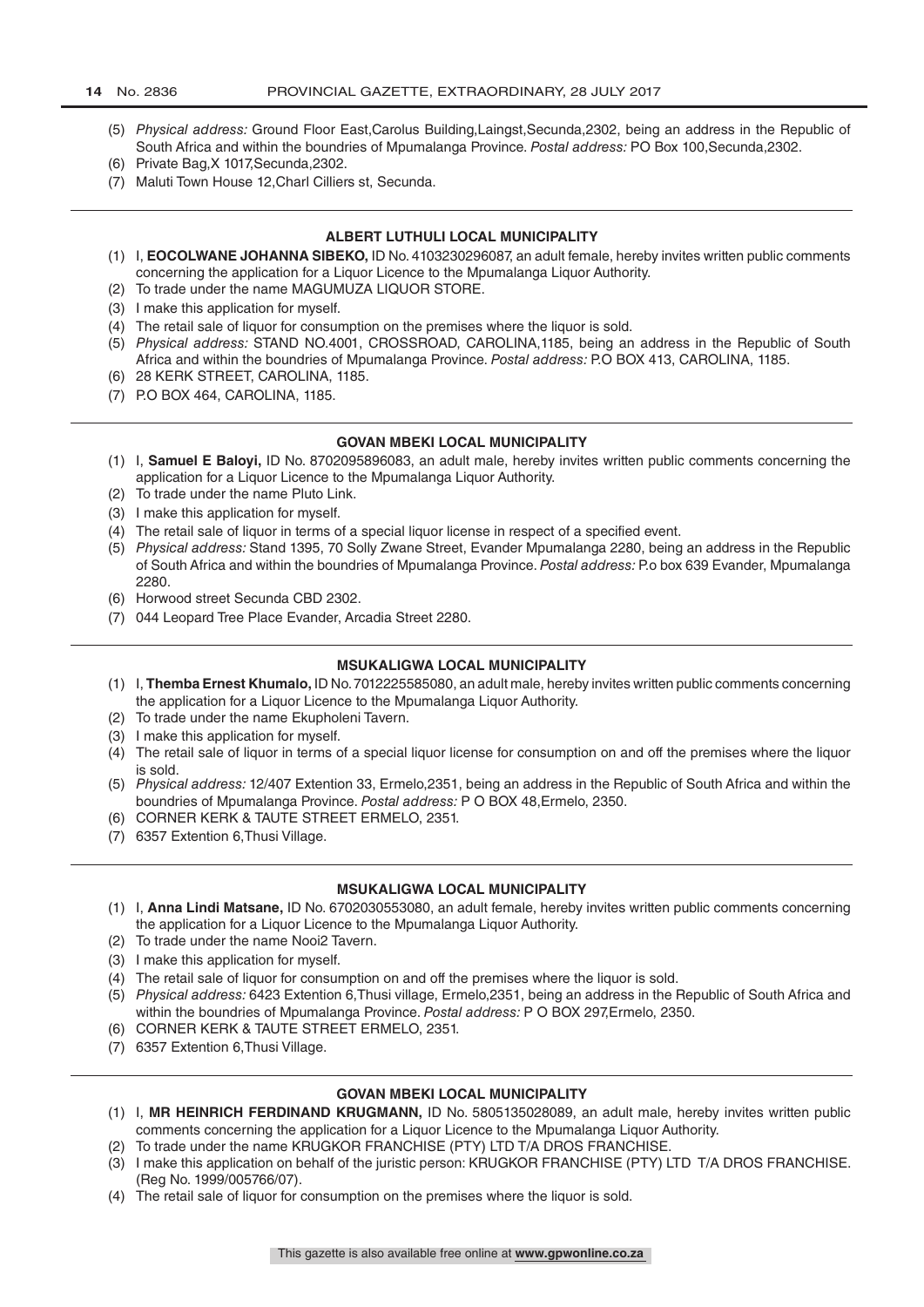- (5) *Physical address:* WATER SITE ERF 8746 KIEWIET STREET EXTENTION 28 SECUNDA HIGHVELD RDIGE - MPUMALANGA, being an address in the Republic of South Africa and within the boundries of Mpumalanga Province. *Postal address:* P O BOX 11369 - HATFIELD - PRETORIA --28.
- (6) GOVEN MBEKI MUNICIPALITY LURGI SQUARE CENTRAL BUSINESS CENTRE SECUNDA 2302; PRIVATE BAG X1017 - SECUNDA - 2302.
- (7) CRONJE, DE WAAL SKHOSANA INC CRONJE, DE WAAL & VAN DER MERWE BUILDING, LURGI SQUARE, CENTRAL BUSINESS CENTRE - SECUNDA - 2302 - P O BOX 48 - SECUNDA - 2302.

#### **DIPALESENG LOCAL MUNICIPALITY**

- (1) I, **Riaan Nicolaas Viljoen of Liquor Licence Specialists,,** ID No. 6404265020089, an adult male, hereby invites written public comments concerning the application for a Liquor Licence to the Mpumalanga Liquor Authority.
- (2) To trade under the name Liquor Legends Liquor Store (Balfour).
- (3) I make this application on behalf of the juristic person: SDP Wholesalers (PTY) Ltd. (Reg No. 2016/190842/07).
- (4) The retail sale of liquor for consumption off the premises where the liquor is sold.
- (5) *Physical address:* Erf 1/1142, No. 101 Pertunia Street, in Dipaleseng (Balfour) Local Municipality, being an address in the Republic of South Africa and within the boundries of Mpumalanga Province. *Postal address:* P. O. BOX 3466, DALVIEW, 1544.
- (6) Dipaleseng (Balfour) Local Municipality, situated in the Gert Sibande District Municipality, Cnr Johnny Mokoena Drive and Themba Shozi Street, Balfour. Tel: (017) 773 0055. Fax: (017) 773 0169..
- (7) Erf 1/1142, No. 101 Pertunia Street, in Dipaleseng (Balfour) Local Municipality. Fax / E-Mail; 086-661-1356 or riaanviljoen007@vodamail.co.za.

#### **MKHONDO LOCAL MUNICIPALITY**

- (1) I, **Joseph Mphikwa Mamba,** ID No. 5701016611087, an adult male, hereby invites written public comments concerning the application for a Liquor Licence to the Mpumalanga Liquor Authority.
- (2) To trade under the name Mphikwa Tavern.
- (3) I make this application for myself.
- (4) The retail sale of liquor for consumption on the premises where the liquor is sold.
- (5) *Physical address:* 484 Styn Street, Morgenzon 2315, being an address in the Republic of South Africa and within the boundries of Mpumalanga Province. *Postal address:* PO BOX 2009, ERMELO 2350.
- (6) PO BOX 23, PIET RETIEF 2380.
- (7) PO BOX 2009, ERMELO 2350.

#### **ALBERT LUTHULI LOCAL MUNICIPALITY**

- (1) I, **CAMPANARIO AIRES DE ABREU,** ID No. 5403115190184, an adult male, hereby invites written public comments concerning the application for a Liquor Licence to the Mpumalanga Liquor Authority.
- (2) To trade under the name DISCO EVENT.
- (3) I make this application for myself.
- (4) The retail sale of liquor in terms of a special liquor license in respect of a specified event.
- (5) *Physical address:* NHLAZATSHE NO. 6 ERF NO. 723, 754, 728, being an address in the Republic of South Africa and within the boundries of Mpumalanga Province. *Postal address:* PO BOX 228 BADPLAAS 1190.
- (6) 28 KERK STREET CAROLINA 1185.
- (7) DORENPORT FARM 724G BADPLAAS 1190.

#### **ALBERT LUTHULI LOCAL MUNICIPALITY**

- (1) I, **BHEKI WISEMAN NKOSI,** ID No. 8008065592086, an adult male, hereby invites written public comments concerning the application for a Liquor Licence to the Mpumalanga Liquor Authority.
- (2) To trade under the name EMTHONJENI KA WIZZY PUB @ GRILL.
- (3) I make this application for myself.
- (4) The retail sale of liquor for consumption on and off the premises where the liquor is sold.
- (5) *Physical address:* STAND NO. 124 NHLAZATSHE NO.7, being an address in the Republic of South Africa and within the boundries of Mpumalanga Province. *Postal address:* PO BOX 2189 ELUKWATINI 1192.
- (6) NO. 28 KERK STREET CAROLINA 1185.
- (7) PO BOX 2189 ELUKWATINI 1192.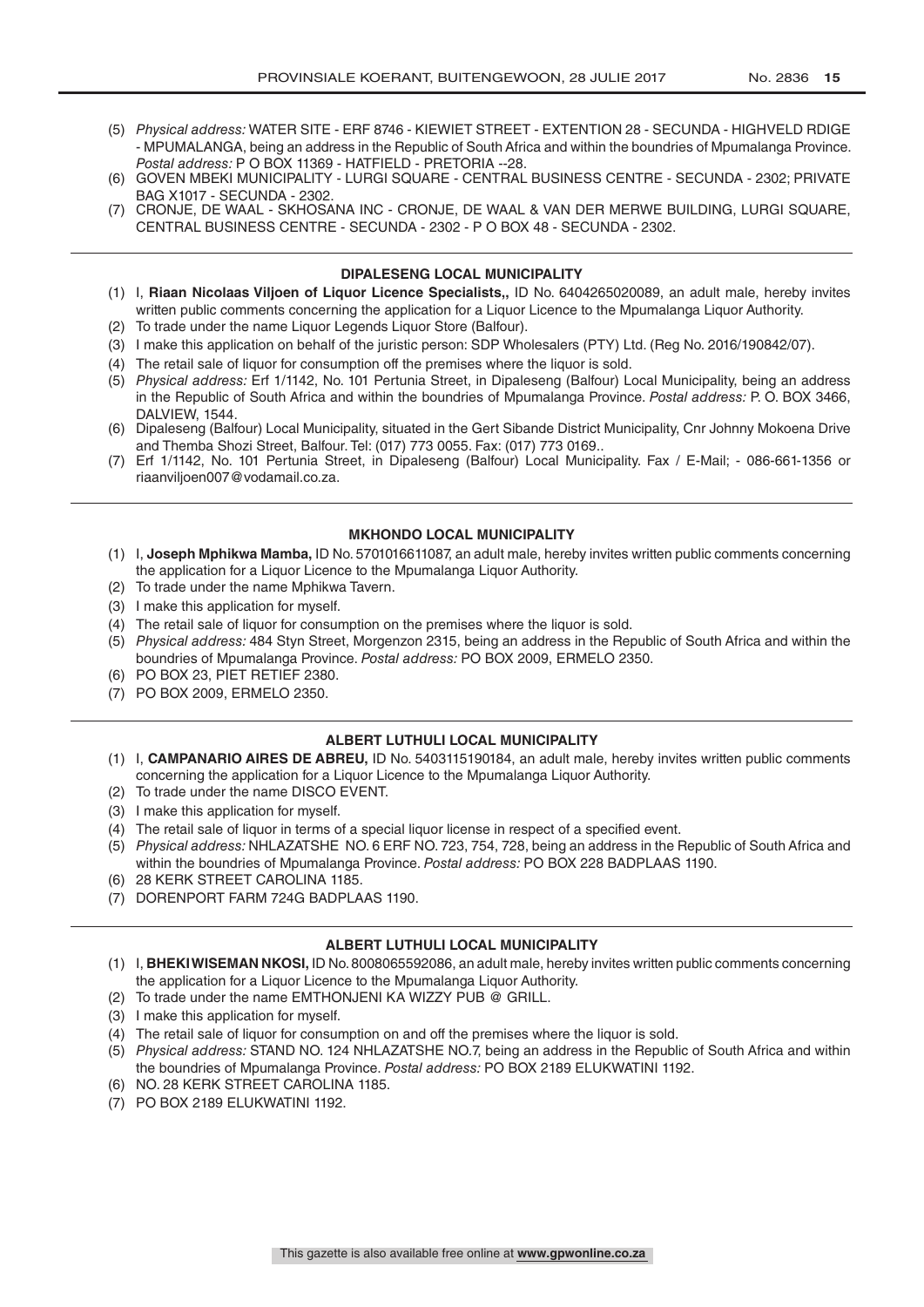# NKANGALA

#### **THEMBISILE HANI LOCAL MUNICIPALITY**

- (1) I, **fred tshehla,** ID No. 7404115406081, an adult male, hereby invites written public comments concerning the application for a Liquor Licence to the Mpumalanga Liquor Authority.
- (2) To trade under the name Freddys Tavern.
- (3) I make this application for myself.
- $(4)$  The micro-manufacture and the retail sale of such micro-manufactured liquor for consumption on and off the premises where such liquor is sold.
- (5) *Physical address:* Stand No 533, Block G, Moloto North, Mpumalanga, 1022, being an address in the Republic of South Africa and within the boundries of Mpumalanga Province. *Postal address:* Stand No 533, Block G, Moloto North, Mpumalanga, 1022.
- (6) Stand No 24 Kwaggafontein, eMpumalanga, 0458.
- (7) Stand No 24 Kwaggafontein, eMpumalanga, 0458.

#### **EMALAHLENI LOCAL MUNICIPALITY**

- (1) I, **PALESA ROSE MNISI,** ID No. 8403010884086, an adult female, hereby invites written public comments concerning the application for a Liquor Licence to the Mpumalanga Liquor Authority.
- (2) To trade under the name CAPTAIN DOREZZINI RESTAURANT AND LIQUOR.
- (3) I make this application for myself.
- (4) The retail sale of liquor for consumption on the premises where the liquor is sold.
- (5) *Physical address:* STAND NO. 5776 KLARINET EXTENSION 8 WITBANK 1035, being an address in the Republic of South Africa and within the boundries of Mpumalanga Province. *Postal address:* P.O. BOX 17388 WITBANK 1035.
- (6) P.O. BOX 3 EMALAHLENI 1035, CNR. ARRAS & MANDELA STREETS WITBANK.
- (7) STAND NO. 5776 KLARINET EXTENSION 8 WITBANK 1035.

#### **VICTOR KHANYE LOCAL MUNICIPALITY**

- (1) I, **Teboho Khotso Bookholane,** ID No. 6201135866083, an adult male, hereby invites written public comments concerning the application for a Liquor Licence to the Mpumalanga Liquor Authority.
- (2) To trade under the name Calabash.
- (3) I make this application for myself.
- (4) The retail sale of liquor in terms of a special liquor license for consumption on and off the premises where the liquor is sold.
- (5) *Physical address:* 2289 Ndinisa Street, Botleng Ext 03, Delmas, 2210, being an address in the Republic of South Africa and within the boundries of Mpumalanga Province. *Postal address:* P.O Box 1911, Delmas, 2210.
- (6) P.O. Box 6, Delmas, 2210.
- (7) 2289 Ndinisa Street, Botleng Ext 03, Delmas 2210.

#### **VICTOR KHANYE LOCAL MUNICIPALITY**

- (1) I, **Teboho Khotso Bookholane,** ID No. 6201135866083, an adult male, hereby invites written public comments concerning the application for a Liquor Licence to the Mpumalanga Liquor Authority.
- (2) To trade under the name Calabash.
- (3) I make this application for myself.
- (4) The retail sale of liquor in terms of a special liquor license for consumption on and off the premises where the liquor is sold.
- (5) *Physical address:* 2289 Ndinisa Street, Botleng Ext 03, Delmas, 2210, being an address in the Republic of South Africa and within the boundries of Mpumalanga Province. *Postal address:* P.O Box 1911, Delmas, 2210.
- (6) P.O. Box 6, Delmas, 2210.
- (7) 2289 Ndinisa Street, Botleng Ext 03, Delmas 2210.

#### **THEMBISILE HANI LOCAL MUNICIPALITY**

- (1) I, **Jack Qaliwe Masombuka,** ID No. 8405025941082, an adult male, hereby invites written public comments concerning the application for a Liquor Licence to the Mpumalanga Liquor Authority.
- (2) To trade under the name #Endaweni pub & restuarent.
- (3) I make this application for myself.
- (4) The retail sale of liquor in terms of a special liquor license for consumption on and off the premises where the liquor is sold.
- (5) *Physical address:* 09 matheyzenloop new stand, being an address in the Republic of South Africa and within the boundries of Mpumalanga Province. *Postal address:* private bag x 4041 Mpumalanga 0458.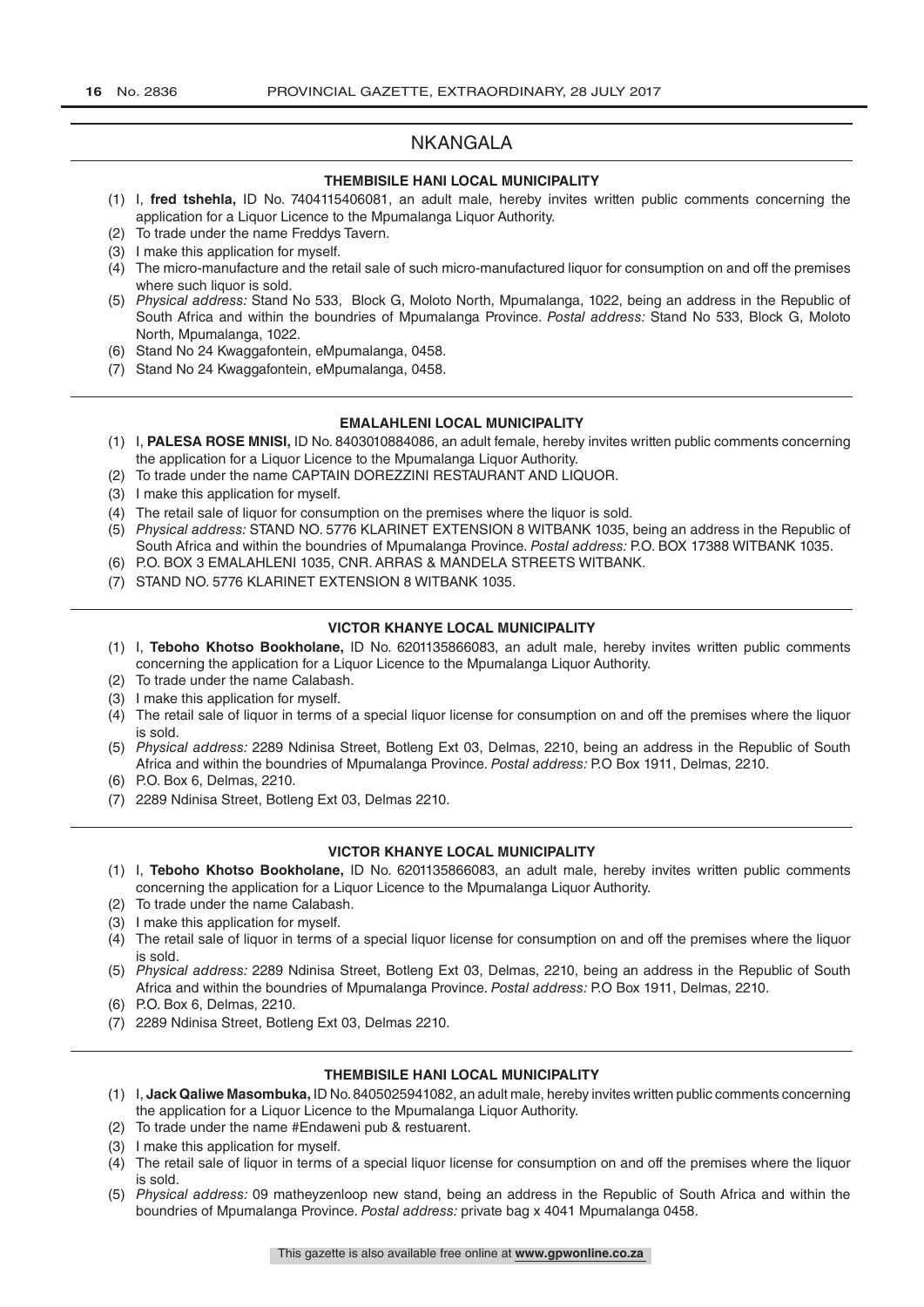- (6) Private bag 4041, Empumalanga, 0458.
- (7) Stand no 1161, Mathyzenloop.

#### **EMAKHAZENI LOCAL MUNICIPALITY**

- (1) I, **Jacobus Daniel Van Wyk,** ID No. 831227 5289 081, an adult male, hereby invites written public comments concerning the application for a Liquor Licence to the Mpumalanga Liquor Authority.
- (2) To trade under the name Pickles and Things.
- (3) I make this application on behalf of the juristic person: Vortex Drilling Services (Pty) Ltd. (Reg No. 2013/169393/07).
- (4) The retail sale of liquor in terms of a special liquor license for consumption on and off the premises where the liquor is sold.
- (5) *Physical address:* 86 Naledi Drive, ERF Number 86, Dullstroom, Mpumalanga, 1110, being an address in the Republic of South Africa and within the boundries of Mpumalanga Province. *Postal address:* Suite MW 465, Private Bag X1838, Middelburg, 1050.
- (6) 25 Scheepers Street, Emakhazeni, Mpumalanga, 1100.
- (7) 34 Louws Creek Street, Aerorand, Middelburg, Mpumalanga, 1050.

#### **EMALAHLENI LOCAL MUNICIPALITY**

- (1) I, **Charmaine Cheryll Simone Lawrence,** ID No. 9101170176082, an adult female, hereby invites written public comments concerning the application for a Liquor Licence to the Mpumalanga Liquor Authority.
- (2) To trade under the name Mokoena's Tavern.
- (3) I make this application for myself.
- (4) The retail sale of liquor for consumption on the premises where the liquor is sold.
- (5) *Physical address:* Erf 872, Hlalanikahle Ext 3, being an address in the Republic of South Africa and within the boundries of Mpumalanga Province. *Postal address:* PO Box 1918, Groblersdal 0470.
- (6) 29 Mandela Street, eMalahleni 1035.
- (7) 5 Kruger street Groblersdal Po Box 1618 Groblersdal 0470.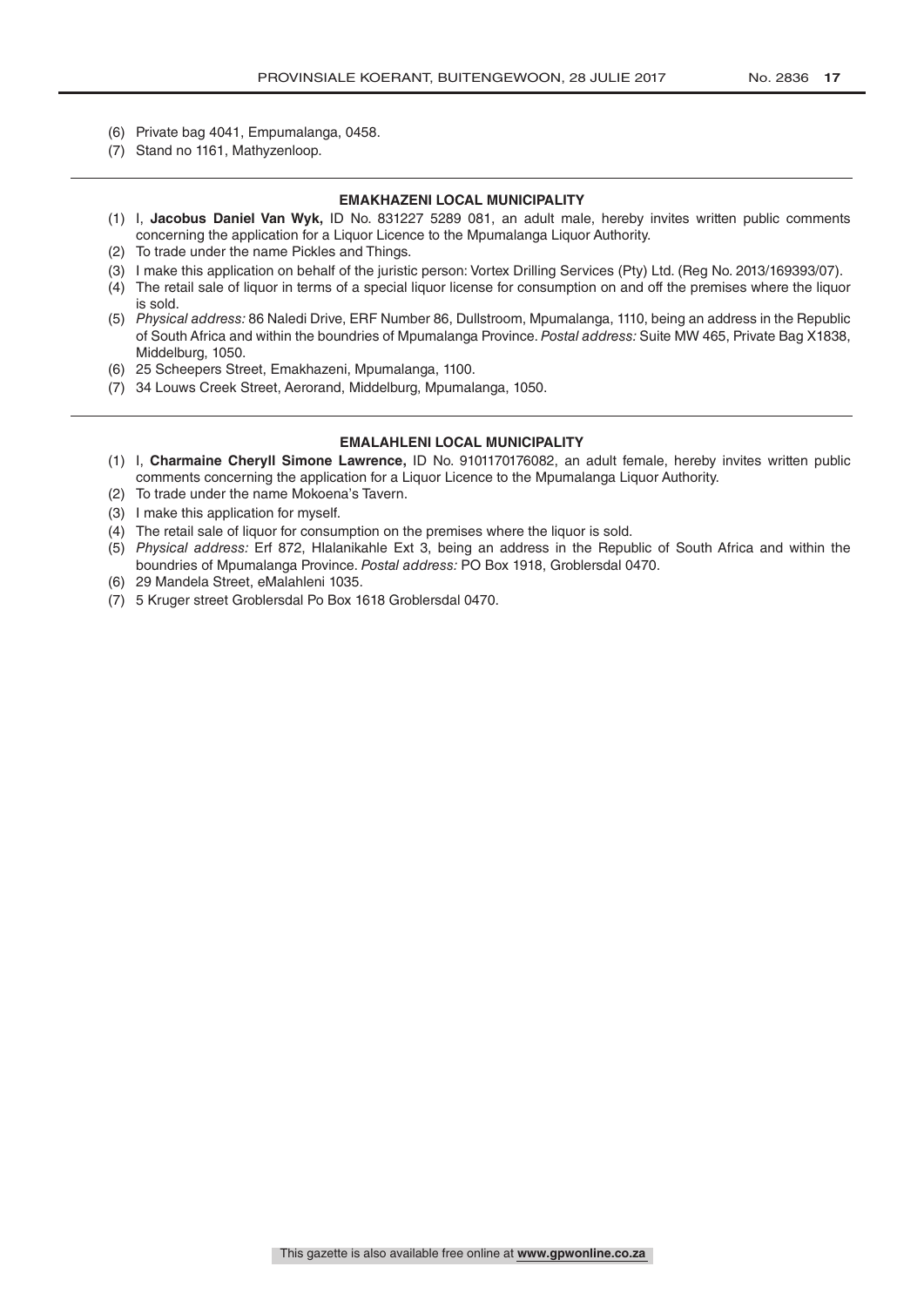#### **Form 10**

# General Notice

### **NOTICE 78 OF 2017**

#### **MPUMALANGA LIQUOR LICENSING ACT, 2006 (Act No. 5 of 2006)**

#### **Notice of applications for transfer of liquor licences in terms of section 43**

Notice is hereby given that the applicants specified in the Schedule hereto have given notice of their intention to lodge applications for the transfer of existing liquor licences to the Secretary, Regional Liquor Licensing Offices in respect of premises situated in the local committee area indicated in the Schedule.

Comments should be made in writing and be addressed to the municipality concerned and a copy to the applicant, to reach the said addresses within thirty (30) days of this publication.

Invitation for public comments in respect of a Liquor Licence in terms of section 43 of the Mpumalanga Liquor Licensing Act, 2006.

#### **SCHEDULE**

The undermentioned figures used in brackets in the Schedule, have the following meanings:

- (1) = Full name of applicant, ID Number of Applicant.
- (2) = Existing liquor licence number to be transfered.
- $(3)$  = Intended trading name.
- (4) = Notice given on behalf of: self *or* other juristic person/s.
- $(5)$  = Type of licence applied for.
- $(6)$  = Full address and location of the premises
- $(7)$  = Municipality address where comments must be submitted
- $(8)$  = Applicant address where comments must be submitted

### EHLANZENI

#### **BUSHBUCKRIDGE LOCAL MUNICIPALITY**

- (1) I, **GIVEN BENSON,** ID No. 6110105461086, an adult male, hereby invites written public comments concerning the application for transfer of an existing Liquor Licence to the Mpumalanga Liquor Authority.
- (2) Liquor Licence Number DTI018686.
- (3) Trading under the name BENSON BAR LOUNGE.
- (4) I make this application for myself.
- (5) The retail sale of liquor for consumption on the premises where the liquor is sold.
- (6) *Physical address:* STAND NO 1510 COCK TRUST, being an address in the Republic of South Africa and within the boundries of Mpumalanga Province. *Postal address:* P.O.BOX 290 MKHUHLU 1246.
- (7) STAND NO 1 MAN ROAD BUSHBUCKRIDGE.
- (8) P.O.BOX 290 MKHUHLU 1246.

# GERT SIBANDE

#### **MKHONDO LOCAL MUNICIPALITY**

- (1) I, **Gasta Annoscah Khaba,** ID No. 7308120884085, an adult female, hereby invites written public comments concerning the application for transfer of an existing Liquor Licence to the Mpumalanga Liquor Authority.
- (2) Liquor Licence Number MPU/029724.
- (3) Trading under the name Zintu Bottle Store.
- (4) I make this application for myself.
- (5) The retail sale of liquor for consumption off the premises where the liquor is sold.
- (6) *Physical address:* 5155 Phola Park,
- Piet Retief, 2380., being an address in the Republic of South Africa and within the boundries of Mpumalanga Province. *Postal address:* P.O. Box 2009,

Ermelo, 2350..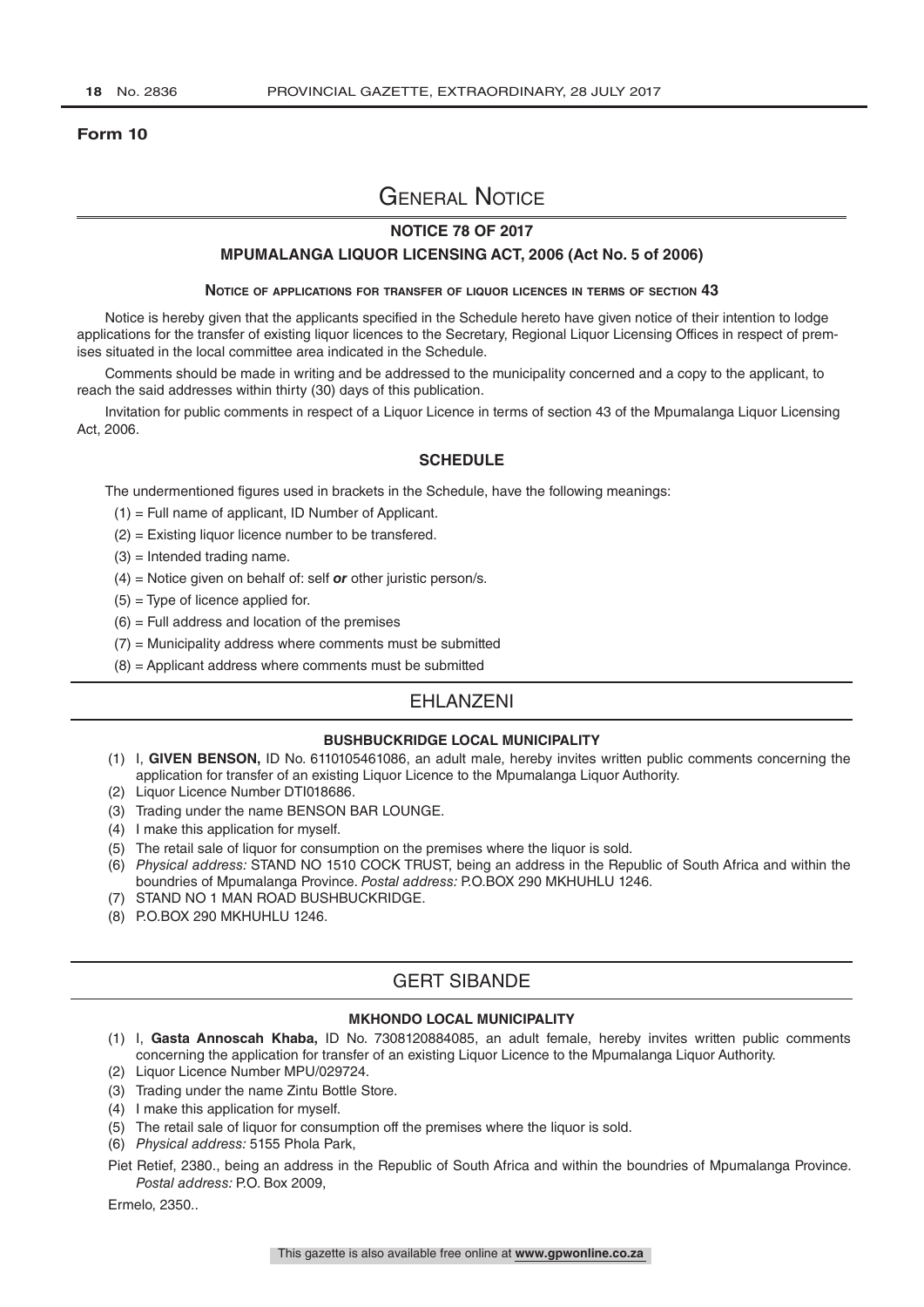(7) P.O. Box 23 , Piet Retief, 2380.. (8) P.O. Box 2009, Ermelo, 2350..